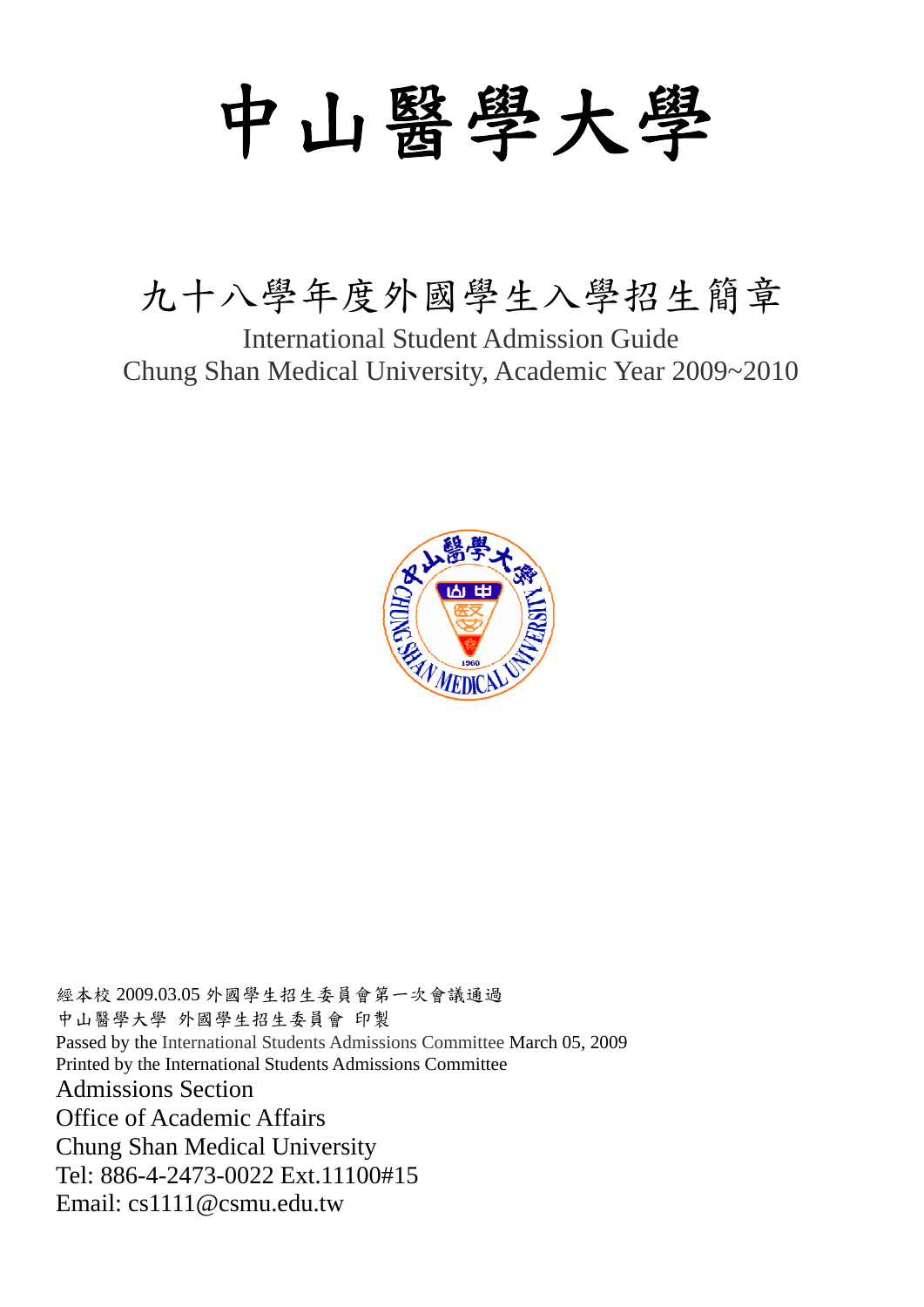## 九十八學年度外國學生入學申請日程表

#### **THE SCHEDULE OF ADMISSION FOR ACADEMIC YEAR 2009~2010**

| 項目                                             | 日期                     |
|------------------------------------------------|------------------------|
| <b>Events</b>                                  | <b>Important Dates</b> |
| 接受報名截止日<br><b>Application Deadline</b>         | 2009.03.31             |
| 公告錄取名單<br><b>Admission Roster Announcement</b> | 2009.05.06             |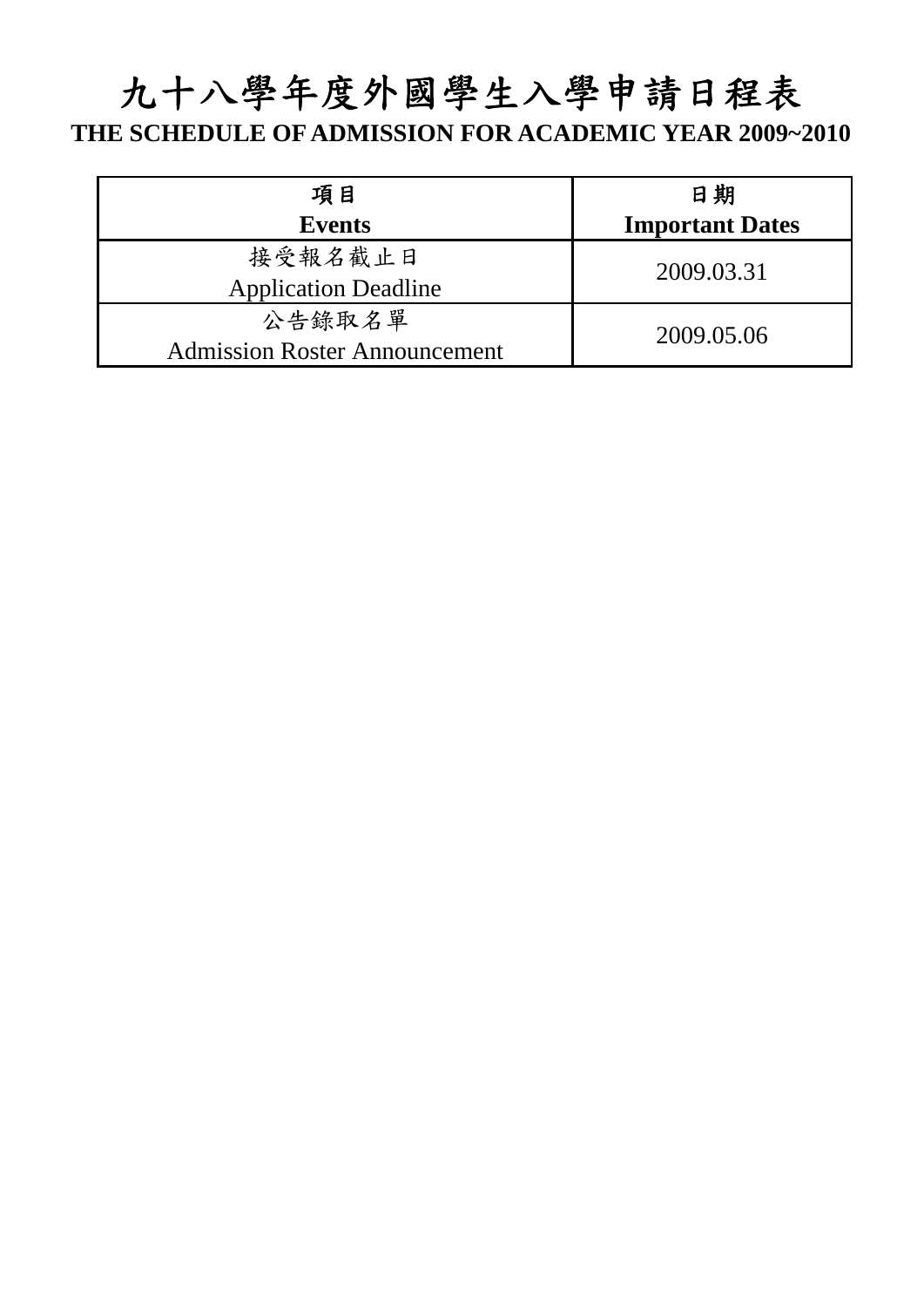#### 中山醫學大學九十八學年度外國學生入學招生簡章

Chung Shan Medical University, 2009~2010 Academic Year, International Student Admission Guide

一、申請期間 Application Period

即日起至 2009 年 03 月 31 日 Deadline: March 31, 2009

- 二、申請方式 Ways to Apply
	- (一)通訊報名 By mail

於申請截止日前將申請資料郵寄至: 402 台中市建國北路一段110號,中山醫學大學教務處 招生註冊組,並於信封上註明「申請外國學生入學」。

Submit your completed application materials by mail to the Admissions Section, Office of Academic Affairs, Chung Shan Medical University (Address: No.110, Sec.1, Jianguo N. Rd., Taichung City 402, Taiwan R.O.C.) prior to the application deadline. Please print "International Student Admission Application" on the envelope.

(二)現場報名 In person

於申請截止日前親自送申請資料至「中山醫學大學教務處招生註冊組」。 Submit your completed application materials before the application deadline in person to the Admissions Section, Office of Academic Affairs, Chung Shan Medical University.

三、申請資格 Application Requirements

(一)不具有中華民國國籍之外國學生。

International students who do not possess R.O.C [Taiwanese] nationality.

- \*外國學生係指未具備僑生身分且不具中華民國國籍法第二條所稱中華民國國籍之外國學 生,具中華民國國籍及外國國籍之雙重國籍者,自內政部許可喪失中華民國國籍之日起滿八 年者。
- \*International student, refers to one who does not qualify for Overseas Chinese student status or hold R.O.C. nationality under Article 2 of the Nationality Law, to one who has R.O.C. Nationality and foreign nationality dual nationality, and to those who were permitted by the Ministry of the Interior to sincerely relinquish R.O.C. nationality at least eight full years ago.

\*中華民國國籍法,第二條:有下列各款情形之一者,屬中華民國國籍: 1.出生時父或母為中華民國國民。 2.出生於父或母死亡後,其父或母死亡時為中華民國國民。 3.出生於中華民國領域內,父母均無可考,或均無國籍者。 4.歸化者。 前項第一款及第二款之規定,於法修正公布時之未成年人,亦適用之。

\*Nationality Law, Article 2: a person who meets one of the following requirements is classified as having Republic of China nationality:

- 1. At the time of birth their father or mother was a citizen of the R. O. C.
- 2. Born after the death of their father or mother, and their father or mother was a citizen of the Republic of China at the time of death.
- 3. A person born in the territory of the Republic of China whose parents are both unknown or stateless.

4. A naturalized person.

The provisions specified in Items 1 and 2 of the preceding clause shall apply to minors on the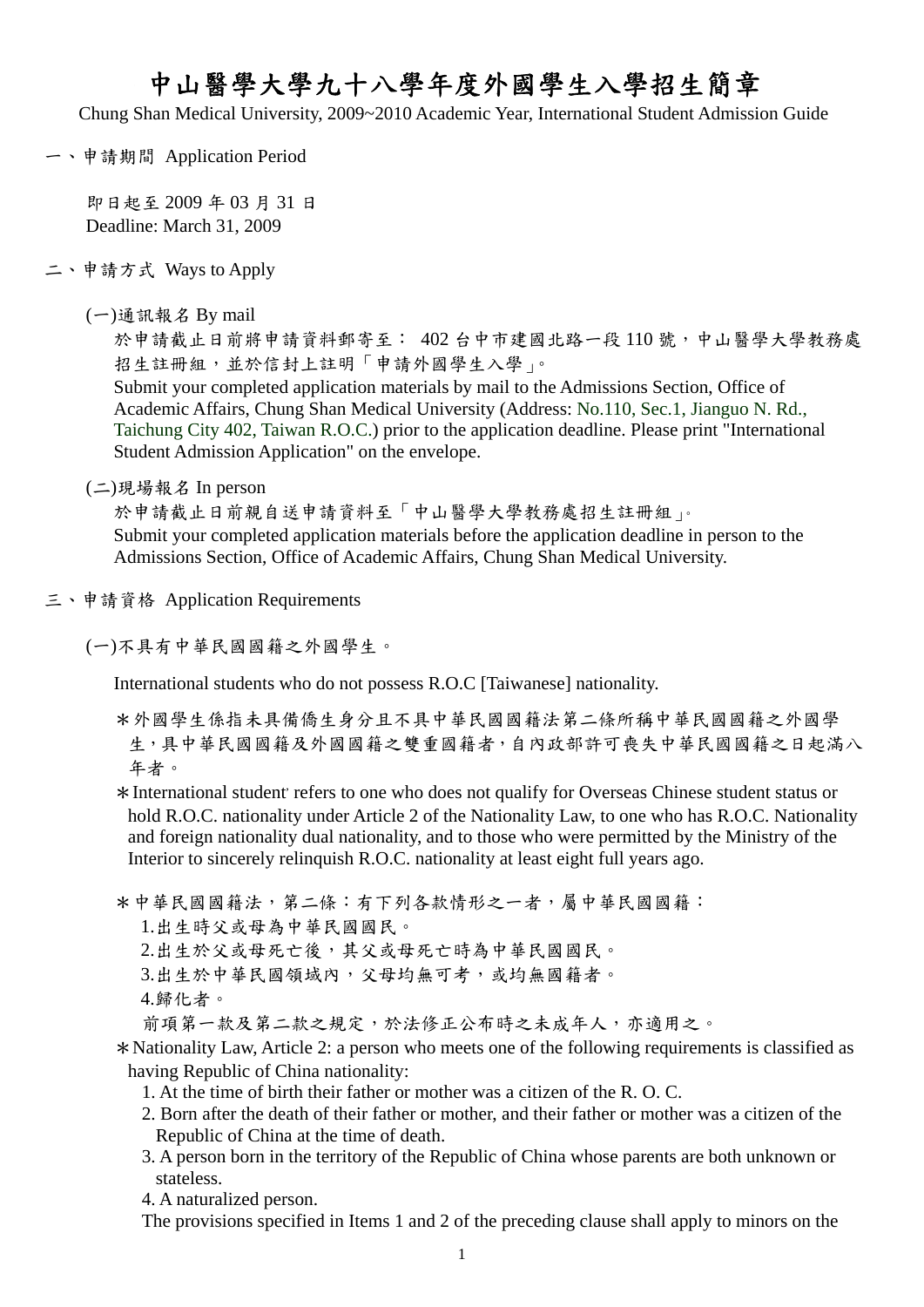date of promulgation of the amendment of this law.

(二)符合教育部採認之國外高中(非本國高中或在我國境內就讀外國僑民學校或我國高級中等學校 附設之雙語部(班)畢業者)、大學或獨立學院畢業者。申請大學部者需具高中畢業(含應屆畢業 生)學歷;申請碩士班者需具大學畢業學歷;申請博士班者需具碩士學位。

Admission to CSMU undergraduate programs requires a high school diploma from a high school abroad, or from a foreign or bilingual school in Taiwan. Admission to master's programs requires a qualified bachelor's degree. Admission to doctoral programs requires a qualified master's degree.

四、申請文件 Materials Required

(一)本校入學申請表(附件一)二份。

Two copies of the completed admission application form (Attachment 1).

- (二)申請費用:新台幣2,000元或美金70元。(資格不符時,一律不退費。) Application fee: NT\$2,000/ US\$70.(Application fee is non-refundable.)
- (三)外國學校最高學歷證明文件及成績單,並經我國駐外使領館、代表處、辦事處或其他經外交部 授權機構驗證。(中、英文以外之語文,應附中文或英文譯本) One official transcript or certification of academic record of the [applicant's] highest academic attainment, verified by the R.O.C. Embassy, Consulate, Representative Office, or other delegate of the Foreign Ministry with power of verification in the country of the school. (For languages other than Chinese or English, a Chinese or English translation should be attached.)
- (四)財力證明書(具備足夠在台就學之財力,且須經駐外館處驗證)。 Financial ability statement certificates (of sufficient preparedness of financial ability for the studies in Taiwan, and verified by an R.O.C. Overseas Mission).
- (五)中文或英文就學計畫書。

A study plan in Chinese or English.

(六)推薦書二份(包括一份專業科目教師推薦書及一份中文教師推薦書)。

Two letters of recommendation (including one by a subject course instructor and the other by a Chinese language course instructor.

(七)健康證明(包括人類免疫缺乏病毒有關檢查)。

A health certificate (which must include results of blood tests for communicable diseases, in particular, HIV).

(八)其它各系、所另定應繳之文件。

Other documents decided by the department or institute.

(九)護照影印本一份及出生證明影印本。(日、韓籍人士可檢附全戶戶籍謄本代替出生證明。) (依據教育部95.03.09台文字第0950033053號來文,轉知內政部之查詢國籍身分認定程序;請各 位申請人務必繳交您的身分證明、生父母身分證明、國籍證明、出生及親子關係證明等相關文 件。)

Applicants must submit a photocopy of their passport and birth certificate (or any document that shows parental relationship to the applicants and their nationalities.)

(In accordance with regulations of the Ministry of Education, and with regulations of the Ministry of the Interior, applicants must submit their birth certificate, birth certificates of their parents, and any document that shows the parental relationship to the applicants.)

(十)具結書(附件二)。

Pledge (Attachment 2).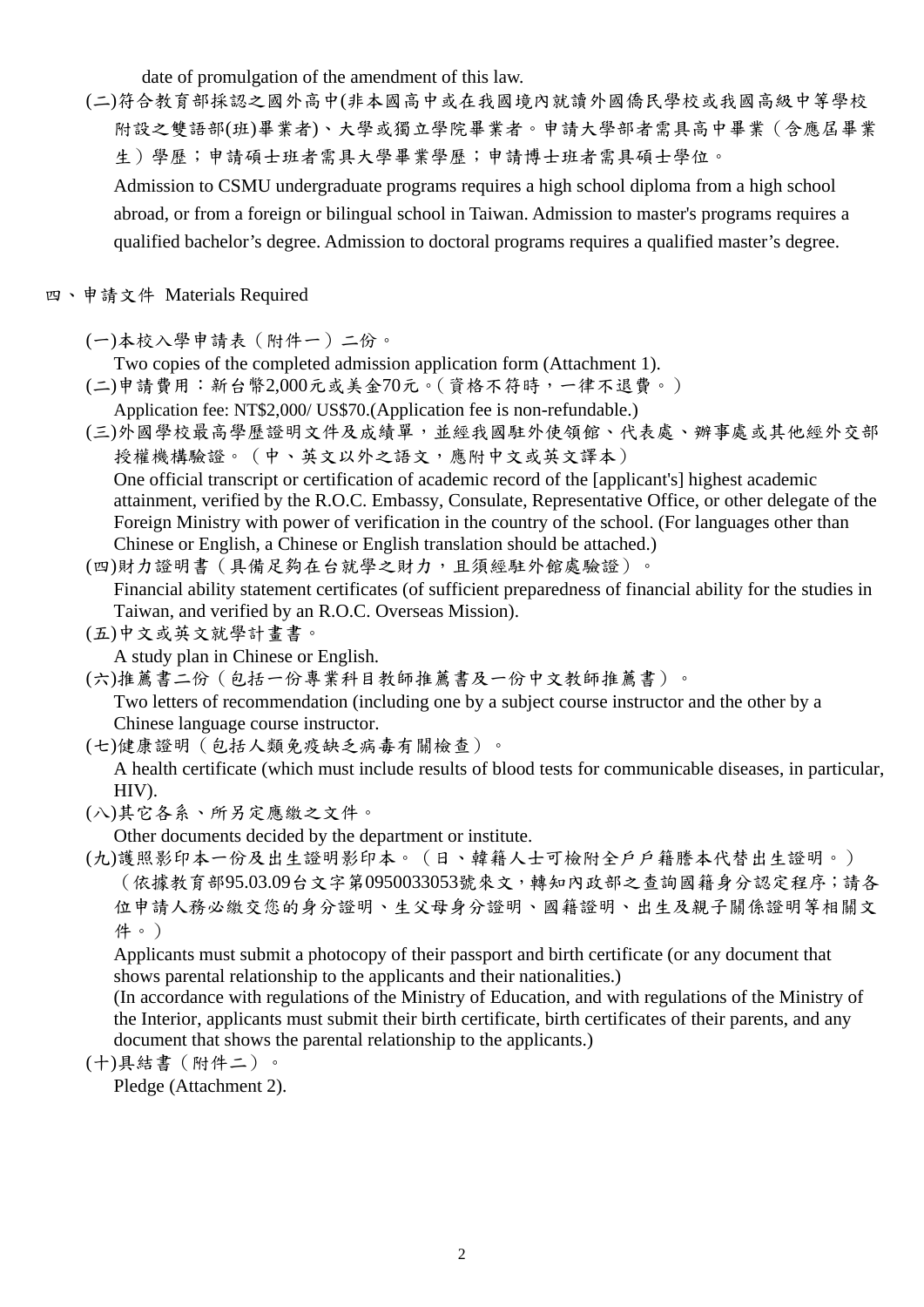五、各系所招生名額暨各項相關規定 Admission Quota and Criteria of Each Department or Institute

#### 博士班 **Ph.D. Programs**

| 系所別                     | 牙醫學系博士班                                                                         |
|-------------------------|---------------------------------------------------------------------------------|
| School/Institute        | Ph.D. Program, Graduate School of Dentistry                                     |
| 學位別                     | 牙醫學博士                                                                           |
| Degree                  | Ph.D. of Science in Dentistry                                                   |
| 招生名額                    | 1                                                                               |
| Quota                   |                                                                                 |
| 修業年限                    | $3 - 7$                                                                         |
| <b>Program Duration</b> | 3 to 7 years                                                                    |
| 申請資格                    | 申請者必須具有牙醫學碩士學位(含)以上之資格。                                                         |
| Qualification           | Master degree in dentistry qualifies by ministry of education.                  |
| 審查方式                    | 資料審查                                                                            |
| <b>Required Review</b>  | <b>Application Documents</b>                                                    |
| 成績計算                    | 資料審查佔 100%                                                                      |
| Grading                 | <b>Application Documents 100%</b>                                               |
|                         | 一、入學申請表一式二份(附貼二吋半身脫帽照片)。                                                        |
|                         | Application Form for Foreign Students to Chung Shan Medical University in       |
|                         | duplicate (A latest personal photo must be attached to the form).               |
|                         | 二、另附一張二吋半身脫帽照片以便製作准考證(須與申請表上之照片相同)                                              |
|                         | 並且在照片後面書寫姓名、系所別。                                                                |
|                         |                                                                                 |
|                         | One 2-inch photo for examination ID. (The photo must be identical with the      |
|                         | one on your application form) and puts personal name and name of department     |
|                         | or program expected to attend on the back of photo.                             |
|                         | 三、國籍證明文件影本或護照影本。                                                                |
|                         | A photocopy of the verification of nationality or a photocopy of passport.      |
|                         | 四、畢業證書影本(須附台灣駐外單位或申請人該國之駐台使館或代表處驗證                                              |
|                         | 之中文或英文翻譯本並加蓋認證章戳)。                                                              |
|                         |                                                                                 |
| 應繳資料及其他特                | A photocopy of the applicant's diploma from the highest degree. (its Chinese or |
| 殊規定 Remarks             | English version certified by a notary public must be attached)                  |
|                         | 五、該學程之全部成績英譯本(該成績單須由畢業學校加蓋章戳或鋼印)。                                               |
|                         | An official full transcript from the highest educational institution he/she     |
|                         | previously attended or is attending (the transcript must have a school stamp or |
|                         | embossed seal of the institution from which the applicant graduated).           |
|                         |                                                                                 |
|                         | 六、教師推薦書二份 (中文或英文)。                                                              |
|                         | Two letters of recommendation written by teachers in Chinese or In English.     |
|                         | 七、健康證明(包括人類免疫缺乏病毒有關檢查)。                                                         |
|                         | A health certificate (which must include results of blood tests of communicable |
|                         | diseases, HIV in particular).                                                   |
|                         | 八、英文或中文留學計劃書一份。                                                                 |
|                         |                                                                                 |
|                         | A study plan written in English or Chinese.                                     |
|                         | 九、來自非英語系國家之學生須提出英文能力證明(托福550分(含)以上或                                             |
|                         | 電腦托福213分(含)以上)。                                                                 |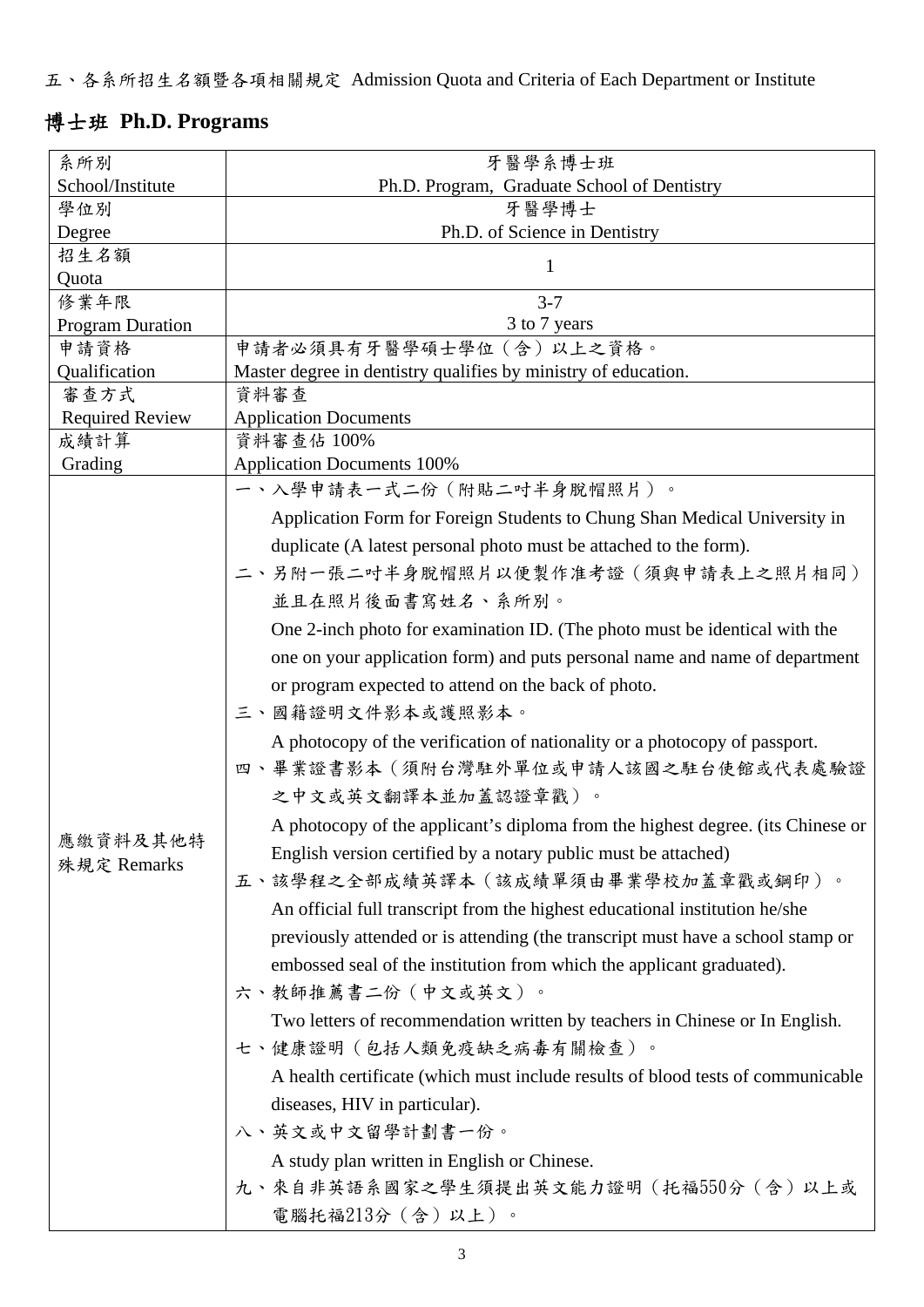|                            | If you do not come from the English language family, you have to supply the     |
|----------------------------|---------------------------------------------------------------------------------|
|                            | certificate of English Placement Test. (Paper based TOEFL score higher than     |
|                            | 550, or computer based TOEFL score higher than 213)                             |
|                            | 十、財力證明書(具備足夠在華就學之財力)。                                                           |
|                            | Copy of financial statement proving students have sufficient funding to support |
|                            | their studies in Taiwan.                                                        |
|                            | 十一、申請費:新臺幣貳仟元整。                                                                 |
|                            | Application fee: NT\$2000                                                       |
|                            | E-mail: max@csmu.edu.tw                                                         |
| 連絡電話及連絡人                   | Tel: 886-(04)24718668 ext:55011 Yang, Shih-Huang                                |
| <b>Contact Information</b> | Address: No.110, Sec.1, Jianguo N. Rd., Taichung City 402, Taiwan.              |
|                            | Website: http://www.csmu.edu.tw                                                 |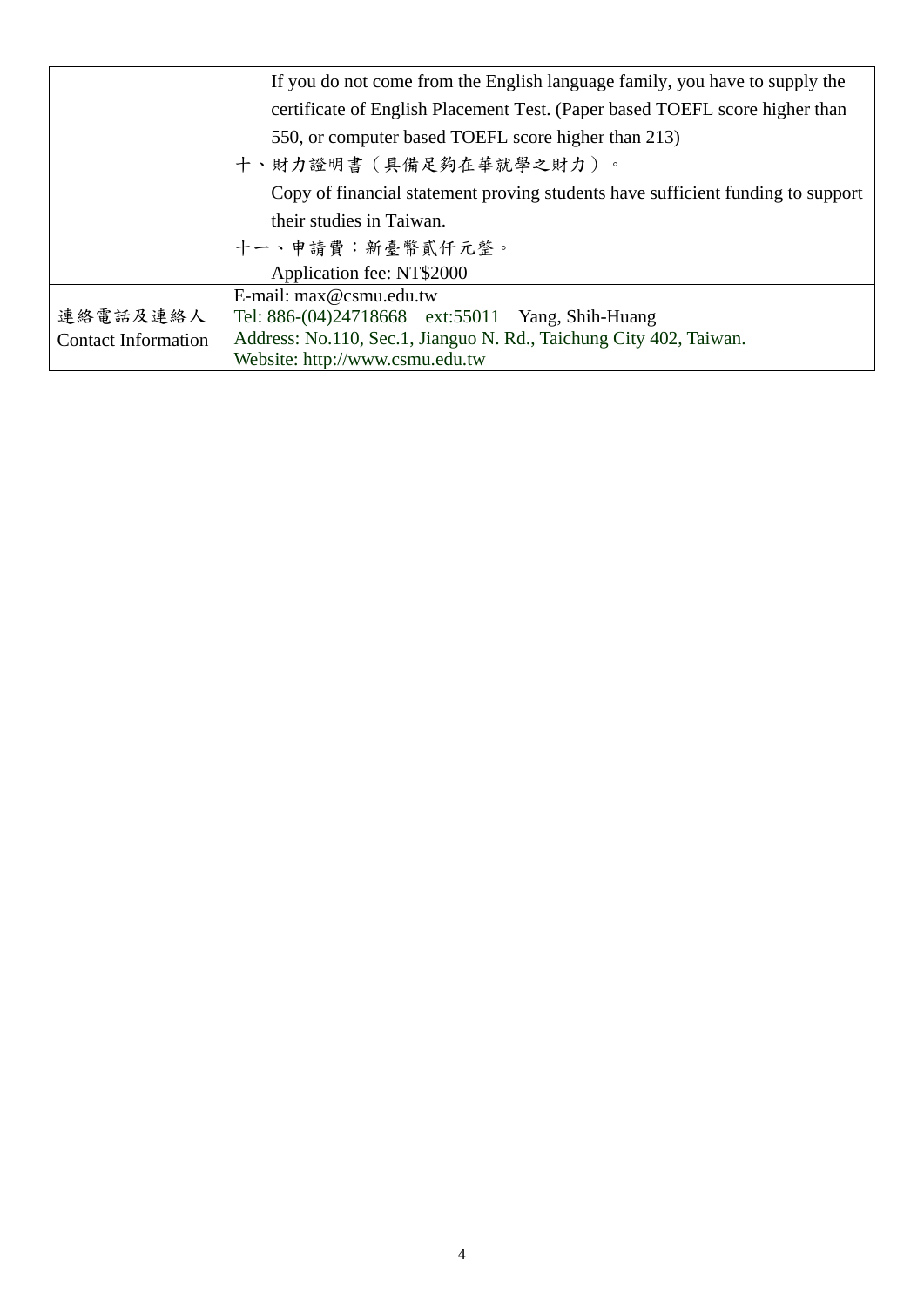| 系所別                     | 口腔生物暨材料科學研究所                                                                    |
|-------------------------|---------------------------------------------------------------------------------|
| School/Institute        | Institute of Biology and Biomaterial Science                                    |
| 學位別                     | 理學博士                                                                            |
| Degree                  | Ph.D. of Science                                                                |
| 招生名額                    | 1                                                                               |
| Quota<br>修業年限           | $2 - 7$                                                                         |
| <b>Program Duration</b> | 2 to 7 years                                                                    |
| 申請資格                    | 申請者必須具有碩士學位(含)以上之資格。                                                            |
| Qualification           | Master degree qualifies by Ministry of Education.                               |
| 審查方式                    | 資料審查                                                                            |
| <b>Required Review</b>  | <b>Application Documents</b>                                                    |
| 成績計算                    | 資料審查佔 100%                                                                      |
| Grading                 | <b>Application Documents 100%</b>                                               |
|                         | 一、入學申請表一式二份(附貼二吋半身脫帽照片)。                                                        |
|                         | Application Form for Foreign Students to Chung Shan Medical University in       |
|                         | duplicate (A latest personal photo must be attached to the form).               |
|                         | 二、另附一張二吋半身脫帽照片以便製作准考證(須與申請表上之照片相同)                                              |
|                         | 並且在照片後面書寫姓名、系所別。                                                                |
|                         | One 2-inch photo for examination ID. (The photo must be identical with the      |
|                         |                                                                                 |
|                         | one on your application form) and puts personal name and name of department     |
|                         | or program expected to attend on the back of photo.                             |
|                         | 三、國籍證明文件影本或護照影本。                                                                |
|                         | A photocopy of the verification of nationality or a photocopy of passport.      |
|                         | 四、畢業證書影本(須附台灣駐外單位或申請人該國之駐台使館或代表處驗證                                              |
|                         | 之中文或英文翻譯本並加蓋認證章戳)。                                                              |
|                         | A photocopy of the applicant's diploma from the highest degree. (its Chinese    |
|                         | or English version certified by a notary public must be attached)               |
| 應繳資料及其他特                | 五、該學程之全部成績英譯本(該成績單須由畢業學校加蓋章戳或鋼印)。                                               |
| 殊規定 Remarks             | An official full transcript from the highest educational institution he/she     |
|                         |                                                                                 |
|                         | previously attended or is attending (the transcript must have a school stamp or |
|                         | embossed seal of the institution from which the applicant graduated).           |
|                         | 六、教師推薦書二份(中文或英文)。                                                               |
|                         | Two letters of recommendation written by teachers in Chinese or In English.     |
|                         | 七、健康證明(包括人類免疫缺乏病毒有關檢查)。                                                         |
|                         | A health certificate (which must include results of blood tests of communicable |
|                         | diseases, HIV in particular).                                                   |
|                         | 八、英文或中文留學計劃書一份。                                                                 |
|                         | A study plan written in English or Chinese.                                     |
|                         | 九、來自非英語系國家之學生須提出英文能力證明(托福550分 (含)以上或                                            |
|                         |                                                                                 |
|                         | 電腦托福213分(含)以上)。                                                                 |
|                         | If you do not come from the English language family, you have to supply the     |
|                         | certificate of English Placement Test. (Paper based TOEFL score higher than     |
|                         | 550, or computer based TOEFL score higher than 213)                             |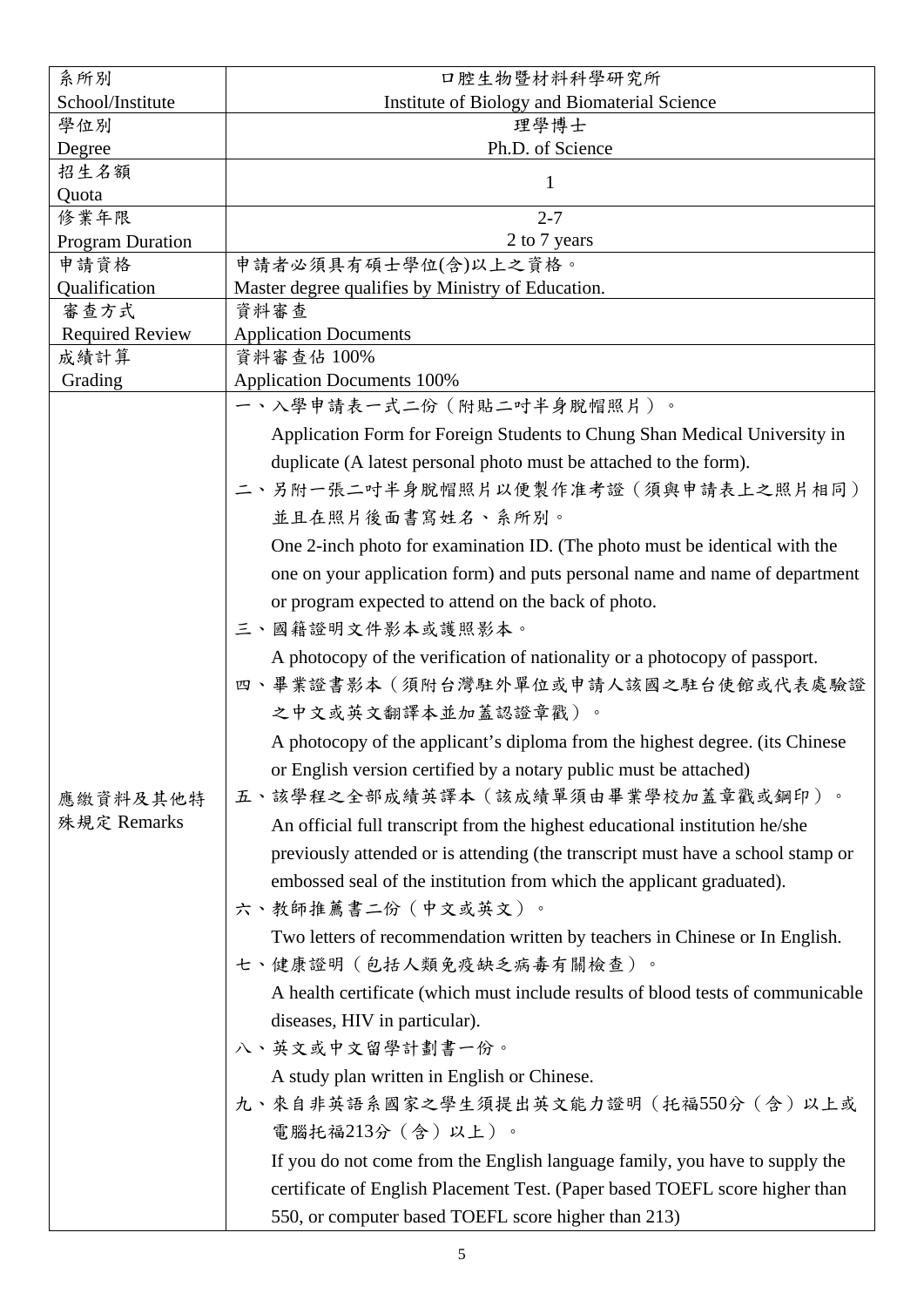|                            | 十、財力證明書(具備足夠在華就學之財力)。                                                           |
|----------------------------|---------------------------------------------------------------------------------|
|                            | Copy of financial statement proving students have sufficient funding to support |
|                            | their studies in Taiwan.                                                        |
|                            | 十一、申請費:新臺幣貳仟元整。                                                                 |
|                            | Application fee: NT\$2000                                                       |
|                            | E-mail: $cs5011@csmu.edu.tw$                                                    |
| 連絡電話及連絡人                   | Tel: 886-(04)24718668 ext:55011 Pan, Ya-Fang                                    |
| <b>Contact Information</b> | Address: No.110, Sec.1, Jianguo N. Rd., Taichung City 402, Taiwan.              |
|                            | Website: http://www.csmu.edu.tw                                                 |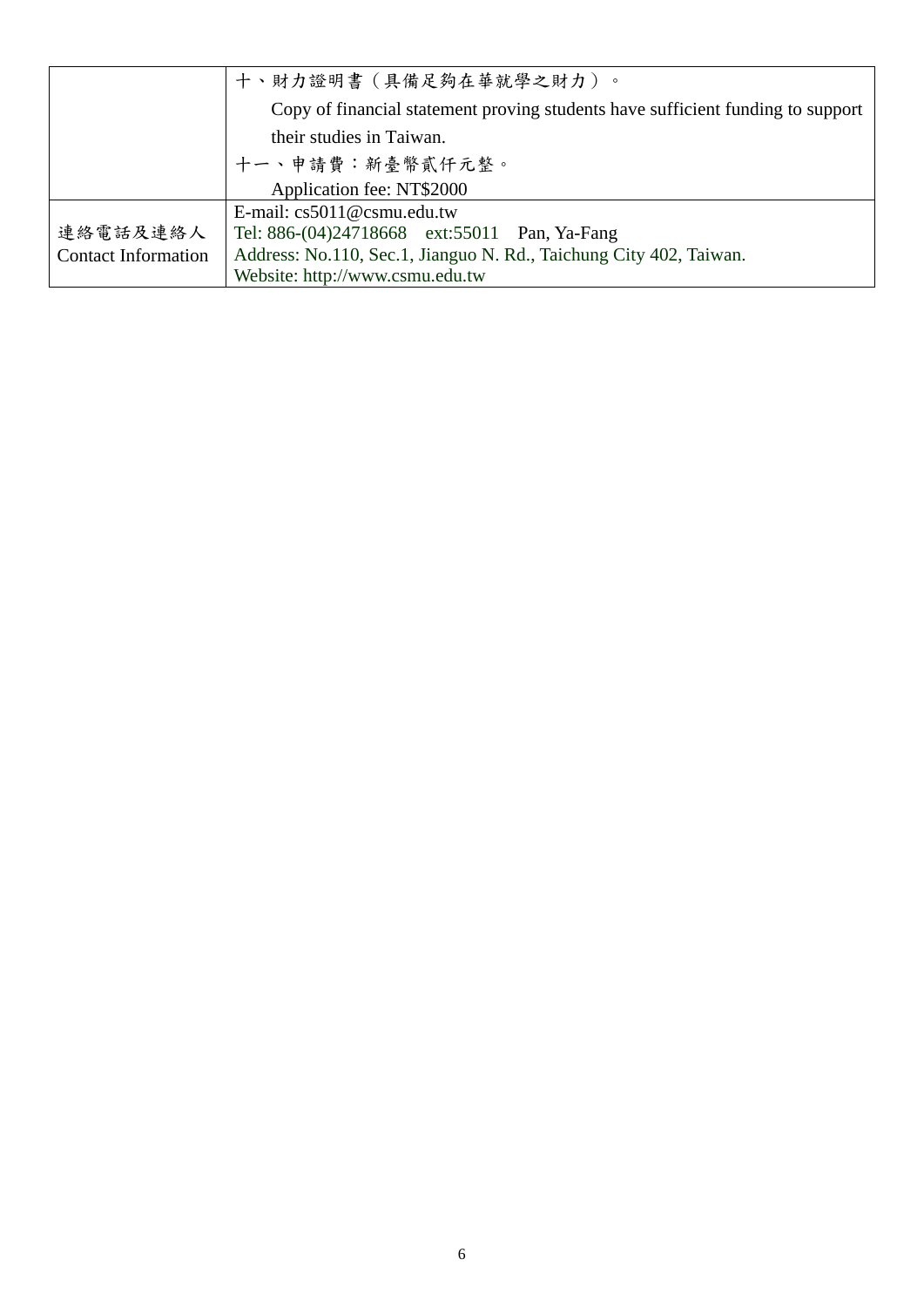| 系所別                        | 營養學系博士班                                                                                                                                                                                                                                |
|----------------------------|----------------------------------------------------------------------------------------------------------------------------------------------------------------------------------------------------------------------------------------|
| School/Institute           | Ph.D. Program, School of Nutrition                                                                                                                                                                                                     |
| 學位別                        | 理學博士                                                                                                                                                                                                                                   |
| Degree                     | Ph.D.                                                                                                                                                                                                                                  |
| 招生名額                       | $\mathbf{1}$                                                                                                                                                                                                                           |
| Quota                      |                                                                                                                                                                                                                                        |
| 修業年限                       | $2 - 7$                                                                                                                                                                                                                                |
| <b>Program Duration</b>    | 2 to 7 years                                                                                                                                                                                                                           |
| 申請資格                       | 必須具有碩士學位 (含) 以上之資格。                                                                                                                                                                                                                    |
| Qualification              | Must be a Master.                                                                                                                                                                                                                      |
| 審查方式                       | 通過書面審查                                                                                                                                                                                                                                 |
| <b>Required Review</b>     | Application information<br>書面審查佔 100%                                                                                                                                                                                                  |
| 成績計算<br>Grading            | Application information 100%                                                                                                                                                                                                           |
|                            | 一、填寫本校入學申請表二份。                                                                                                                                                                                                                         |
|                            |                                                                                                                                                                                                                                        |
|                            | Two application forms.                                                                                                                                                                                                                 |
|                            | 二、報考身份證明、生父母身分證明及國籍證明影本一份。                                                                                                                                                                                                             |
|                            | The certificate of identification and nationality.                                                                                                                                                                                     |
|                            | The certificate of parents' identification.                                                                                                                                                                                            |
|                            | 三、最高學歷之外國學校畢業證書影本,並附該證書經公證之中文、英文翻譯                                                                                                                                                                                                     |
|                            | 本及該學程之全部成績中、英譯本。                                                                                                                                                                                                                       |
|                            |                                                                                                                                                                                                                                        |
|                            | The photocopy of the original diploma: Master's degree diploma.                                                                                                                                                                        |
|                            | The certified English and Chinese translations of the original diploma.                                                                                                                                                                |
|                            | The certified English and Chinese translations of the M.S. transcripts.                                                                                                                                                                |
|                            | 四、推薦函二份。                                                                                                                                                                                                                               |
| 應繳資料及其他特                   | Two letters of recommendation written in Chinese or in English.                                                                                                                                                                        |
| 殊規定 Remarks                | 五、健康證明書(包括肺結核(TB)、人類免疫缺乏病毒有關檢查)。                                                                                                                                                                                                       |
|                            | Approval of health condition (including Tuberculosis and AIDS related exam).                                                                                                                                                           |
|                            | 六、中文或英文留學計畫書一份。                                                                                                                                                                                                                        |
|                            |                                                                                                                                                                                                                                        |
|                            | A copy of study plan or research proposal in English or in Chinese. Neither the                                                                                                                                                        |
|                            | length nor the format is restricted. However, the motivation to apply and                                                                                                                                                              |
|                            | academic plans should be specified.                                                                                                                                                                                                    |
|                            | 七、財力證明書(具備足夠在臺就學之財力)。                                                                                                                                                                                                                  |
|                            | Financial statement (guarantee to be responsible for the applicant's whole                                                                                                                                                             |
|                            | expense in Taiwan).                                                                                                                                                                                                                    |
|                            | 八、其它學力檢定資料 (如 SAT、GRE 等)。                                                                                                                                                                                                              |
|                            |                                                                                                                                                                                                                                        |
|                            |                                                                                                                                                                                                                                        |
|                            |                                                                                                                                                                                                                                        |
| <b>Contact Information</b> |                                                                                                                                                                                                                                        |
|                            |                                                                                                                                                                                                                                        |
| 連絡電話及連絡人                   | Other evaluated information: SAT and GRE etc.<br>E-mail: phenols@csmu.edu.tw<br>Tel: 886-(04)24730022 ext:11744 Yan, Yeong-Yu<br>Address: No.110, Sec.1, Jianguo N. Rd., Taichung City 402, Taiwan.<br>Website: http://www.csmu.edu.tw |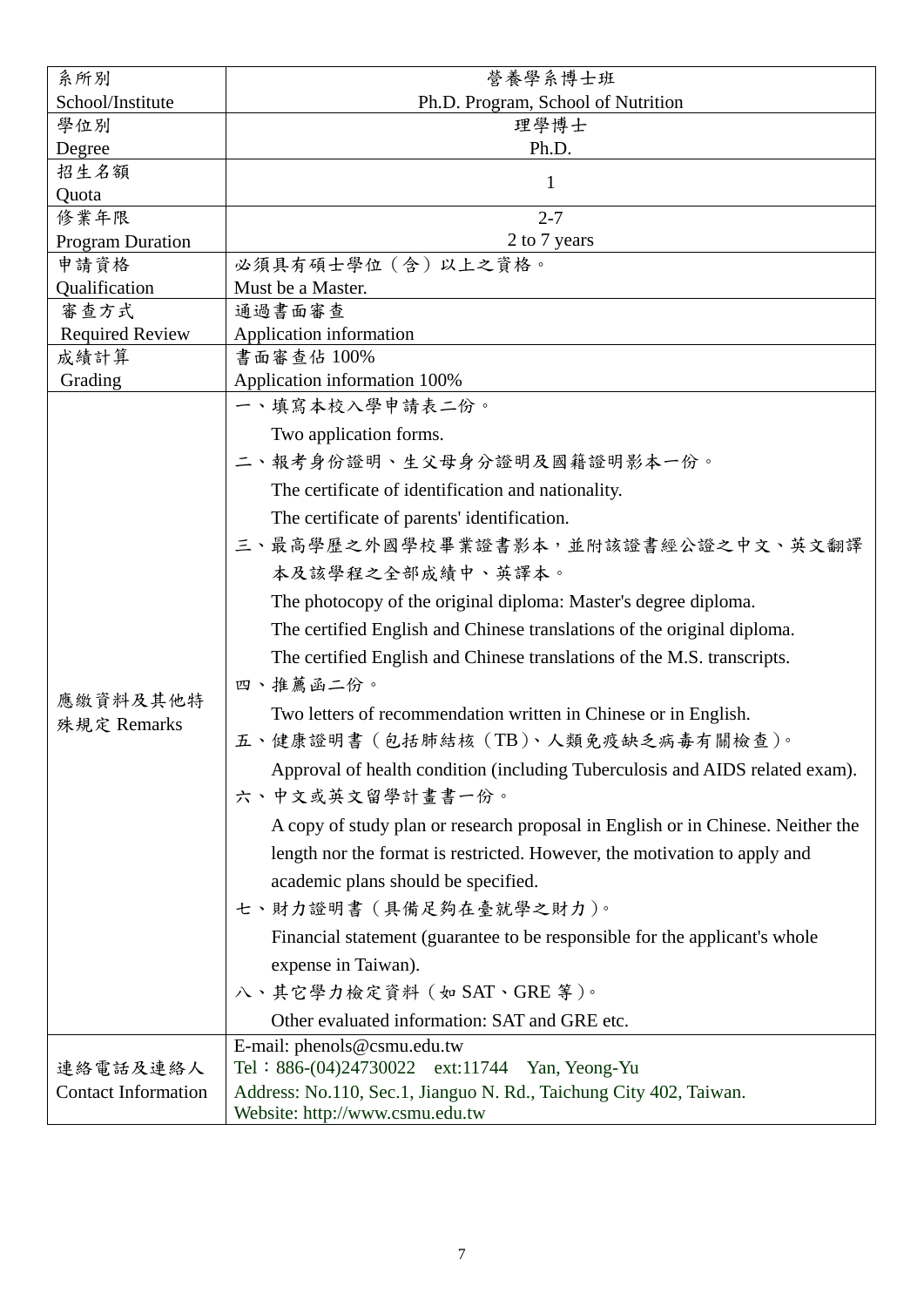#### 碩士班 **Master Programs**

| 系所別                        | 生化暨生物科技研究所                                                                                                                                        |
|----------------------------|---------------------------------------------------------------------------------------------------------------------------------------------------|
| School/Institute           | Institute of Biochemistry and Biotechnology                                                                                                       |
| 學位別                        | 理學碩士                                                                                                                                              |
| Degree                     | <b>Master of Science</b>                                                                                                                          |
| 招生名額                       |                                                                                                                                                   |
| Quota                      | 1                                                                                                                                                 |
| 修業年限                       | $2 - 4$                                                                                                                                           |
| <b>Program Duration</b>    | 2 to 4 years                                                                                                                                      |
|                            | 申請者必須具有學士學位 (含)以上之資格。                                                                                                                             |
| 申請資格                       | Bachelor's degree of life science related fields from a foreign institute, verified by                                                            |
| Qualification              | the ROC Ministry of Education.                                                                                                                    |
| 審查方式                       | 通過書面審查                                                                                                                                            |
| <b>Required Review</b>     | <b>Application Documents</b>                                                                                                                      |
| 成績計算                       | 書面審查佔 100%                                                                                                                                        |
| Grading                    | <b>Application Documents 100%</b>                                                                                                                 |
|                            | 一、本校入學申請表二份及報考身份證明文件影本一份。                                                                                                                         |
|                            | Two copies of completed application form.                                                                                                         |
|                            | 二、最高學歷之外國學校畢業證書影本,並附該證書經公證之中文或英文翻譯                                                                                                                |
|                            | 本及該學程之全部成績中或英譯本。                                                                                                                                  |
|                            | One official transcript and Bachelor's degree diploma issued by the institute,                                                                    |
|                            | with verification by the ROC. Overseas Missions in the country of the school.                                                                     |
|                            | (Chinese or English translation is required when the original documents is not                                                                    |
|                            | in the aforementioned languages)                                                                                                                  |
|                            | 三、推薦函二份。                                                                                                                                          |
|                            | Two letters of recommendation, one by a subject instructor and the other by a                                                                     |
| 應繳資料及其他特                   | Chinese instructor.                                                                                                                               |
| 殊規定 Remarks                | 四、健康證明書 (包括人類免疫缺乏病毒有關檢查)。                                                                                                                         |
|                            | Health certificate (including results of blood tests showing that the applicant is                                                                |
|                            | HIV-negative and is free from any infectious diseases).                                                                                           |
|                            | 五、中文或英文留學計畫書一份。                                                                                                                                   |
|                            | One study plan in Chinese or English.                                                                                                             |
|                            | 六、財力證明書 (具備足夠在華就學之財力)。                                                                                                                            |
|                            |                                                                                                                                                   |
|                            | 其它如學力檢定資料等。                                                                                                                                       |
|                            | Official financial support statements verified by the ROC Overseas Missions to<br>document the sponsor's willingness to provide the needed funds. |
|                            | If necessary, interviews and written exams (including manual dexterity tests)                                                                     |
|                            | will be incorporated.                                                                                                                             |
|                            | E-mail: cs1670@csmu.edu.tw                                                                                                                        |
| 連絡電話及連絡人                   | Tel: 886-(04)24730022 ext:11671 Hsu, Jui-Ling                                                                                                     |
| <b>Contact Information</b> | Address: No.110, Sec.1, Jianguo N. Rd., Taichung City 402, Taiwan.                                                                                |
|                            | Website: http://www.csmu.edu.tw                                                                                                                   |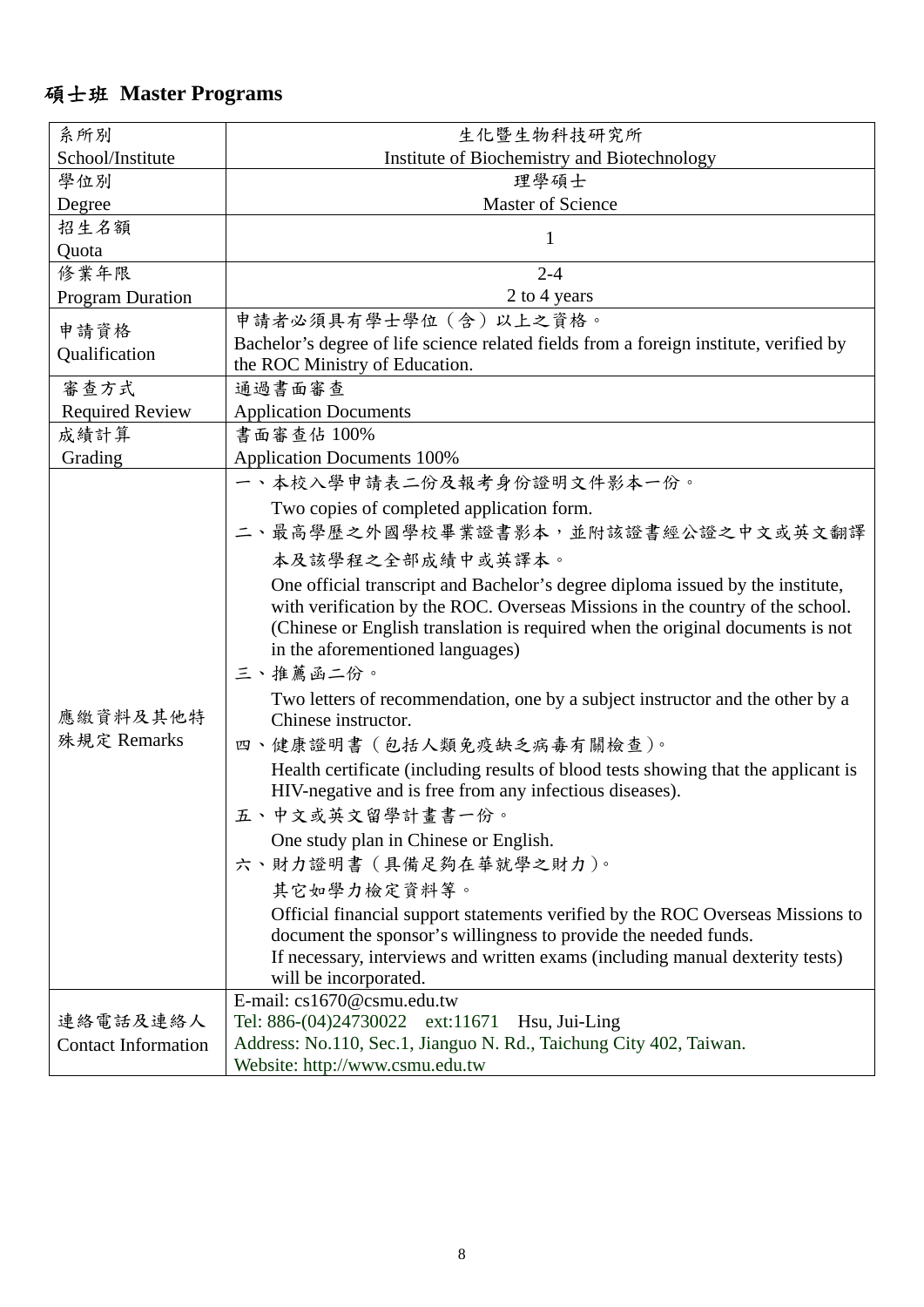| 系所別                                    | 免疫學研究所                                                                                                                                                                                                                                                                                                                                                                                                                                                                                                                                                                                       |
|----------------------------------------|----------------------------------------------------------------------------------------------------------------------------------------------------------------------------------------------------------------------------------------------------------------------------------------------------------------------------------------------------------------------------------------------------------------------------------------------------------------------------------------------------------------------------------------------------------------------------------------------|
| School/Institute                       | Institute of Immunology                                                                                                                                                                                                                                                                                                                                                                                                                                                                                                                                                                      |
| 學位別                                    | 理學碩士                                                                                                                                                                                                                                                                                                                                                                                                                                                                                                                                                                                         |
| Degree                                 | Master of Science                                                                                                                                                                                                                                                                                                                                                                                                                                                                                                                                                                            |
| 招生名額                                   | $\mathbf{1}$                                                                                                                                                                                                                                                                                                                                                                                                                                                                                                                                                                                 |
| Quota                                  |                                                                                                                                                                                                                                                                                                                                                                                                                                                                                                                                                                                              |
| 修業年限                                   | $1-4$                                                                                                                                                                                                                                                                                                                                                                                                                                                                                                                                                                                        |
| <b>Program Duration</b>                | 1 to 4 years                                                                                                                                                                                                                                                                                                                                                                                                                                                                                                                                                                                 |
| 申請資格                                   | 申請者必須具有學士學位(含)以上之資格。                                                                                                                                                                                                                                                                                                                                                                                                                                                                                                                                                                         |
| Qualification                          | Bachelor degree qualifies by Ministry of Education.                                                                                                                                                                                                                                                                                                                                                                                                                                                                                                                                          |
| 審查方式                                   | 面試                                                                                                                                                                                                                                                                                                                                                                                                                                                                                                                                                                                           |
| <b>Required Review</b>                 | Interview                                                                                                                                                                                                                                                                                                                                                                                                                                                                                                                                                                                    |
| 成績計算                                   | 面試佔 100%<br>Interview 100%                                                                                                                                                                                                                                                                                                                                                                                                                                                                                                                                                                   |
| Grading                                | 一、本校入學申請表一份及報考身份證明文件影本一份。                                                                                                                                                                                                                                                                                                                                                                                                                                                                                                                                                                    |
| 應繳資料及其他特<br>殊規定 Remarks                | One Application Form for Foreign Student Admission and one copy of alienage<br>certificate.<br>二、最高學歷之畢業證書及成績單影本(中、英文以外之語文,應加附經公證<br>之中文或英文譯本一份)。<br>One photocopy of diploma from a college/university and one photocopy of<br>transcript of academic records (officially authenticated copy of diploma if these<br>documents are not in English or Chinese, official translations in one of these<br>language must be added).<br>三、推薦函二份。<br>Two recommendation letters.<br>四、健康證明書 (包括人類免疫缺乏病毒有關檢查)。<br>A certificate of health examination.<br>五、計畫書一份。<br>Research proposal.<br>六、自傳一份。 |
| 連絡電話及連絡人<br><b>Contact Information</b> | Autobiography.<br>E-mail: hua1017@csmu.edu.tw<br>Tel: 886-(04)24730022 ext:11705<br>Chen, Ling-Hua<br>Address: No.110, Sec.1, Jianguo N. Rd., Taichung City 402, Taiwan.<br>Website: http://www.csmu.edu.tw                                                                                                                                                                                                                                                                                                                                                                                  |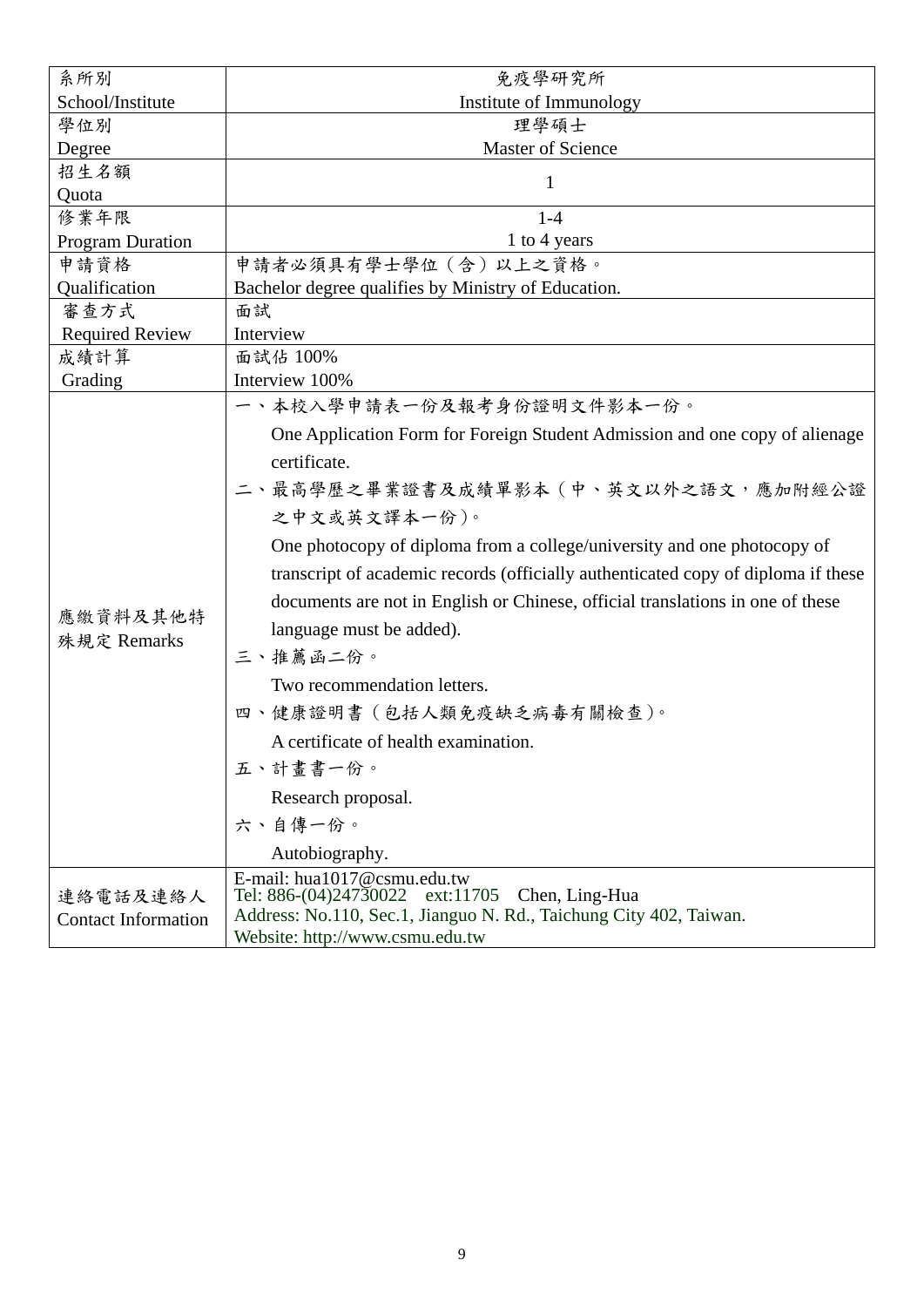| 系所別                     | 牙醫學系碩士班                                                                         |
|-------------------------|---------------------------------------------------------------------------------|
| School/Institute        | Master Program, Graduate School of Dentistry                                    |
| 學位別                     | 牙醫學碩士                                                                           |
| Degree                  | Master of Science in Dentistry                                                  |
| 招生名額<br>Quota           | 1                                                                               |
| 修業年限                    | $2 - 4$                                                                         |
| <b>Program Duration</b> | 2 to 4 years                                                                    |
| 申請資格                    | 申請者必須具有學士學位(含)以上之資格。                                                            |
| Qualification           | Bachelor degree in dentistry qualifies by ministry of Education.                |
| 審查方式                    | 資料審查                                                                            |
| <b>Required Review</b>  | <b>Application Documents</b>                                                    |
| 成績計算                    | 資料審查佔 100%                                                                      |
| Grading                 | <b>Application Documents 100%</b><br>一、入學申請表一式二份(附貼二吋半身脫帽照片)。                   |
|                         |                                                                                 |
|                         | Application Form for Foreign Students to Chung Shan Medical University in       |
|                         | duplicate (A latest personal photo must be attached to the form).               |
|                         | 二、另附一張二吋半身脫帽照片以便製作准考證(須與申請表上之照片相同)                                              |
|                         | 並且在照片後面書寫姓名、系所別。                                                                |
|                         | One 2-inch photo for examination ID. (The photo must be identical with the      |
|                         | one on your application form) and puts personal name and name of department     |
|                         | or program expected to attend on the back of photo.                             |
|                         | 三、國籍證明文件影本或護照影本。                                                                |
|                         | A photocopy of the verification of nationality or a photocopy of passport.      |
|                         | 四、畢業證書影本(須附台灣駐外單位或申請人該國之駐台使館或代表處驗證                                              |
|                         |                                                                                 |
|                         | 之中文或英文翻譯本並加蓋認證章戳)。                                                              |
|                         | A photocopy of the applicant's diploma from the highest degree. (its Chinese or |
|                         | English version certified by a notary public must be attached)                  |
| 應繳資料及其他特                | 五、該學程之全部成績英譯本(該成績單須由畢業學校加蓋章戳或鋼印)。                                               |
| 殊規定 Remarks             | An official full transcript from the highest educational institution he/she     |
|                         | previously attended or is attending (the transcript must have a school stamp or |
|                         | embossed seal of the institution from which the applicant graduated).           |
|                         | 六、教師推薦書二份(中文或英文)。                                                               |
|                         | Two letters of recommendation written by teachers in Chinese or In English.     |
|                         | 七、健康證明(包括人類免疫缺乏病毒有關檢查)。                                                         |
|                         |                                                                                 |
|                         | A health certificate (which must include results of blood tests of communicable |
|                         | diseases, HIV in particular).                                                   |
|                         | 八、英文或中文留學計劃書一份。                                                                 |
|                         | A study plan written in English or Chinese.                                     |
|                         | 九、來自非英語系國家之學生須提出英文能力證明(托福550分 (含) 以上或                                           |
|                         | 電腦托福213分(含)以上)。                                                                 |
|                         | If you do not come from the English language family, you have to supply the     |
|                         | certificate of English Placement Test. (Paper based TOEFL score higher than     |
|                         | 550, or computer based TOEFL score higher than 213)                             |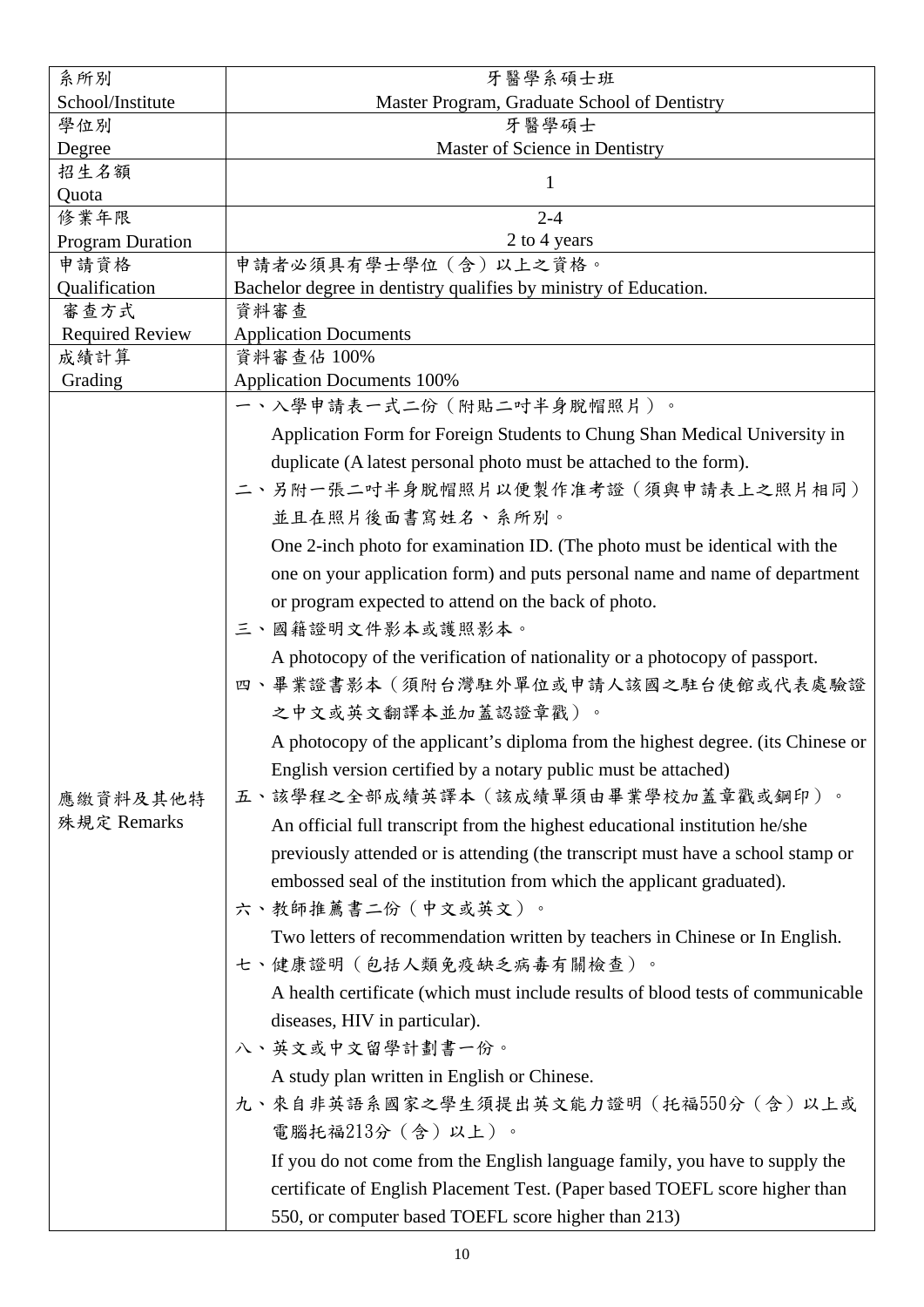|                            | 十、財力證明書(具備足夠在華就學之財力)。                                                           |
|----------------------------|---------------------------------------------------------------------------------|
|                            | Copy of financial statement proving students have sufficient funding to support |
|                            | their studies in Taiwan.                                                        |
|                            | 十一、申請費:新臺幣貳仟元整。                                                                 |
|                            | Application fee: NT\$2000                                                       |
|                            | E-mail: $max@csmu.edu.tw$                                                       |
| 連絡電話及連絡人                   | Tel: 886-(04)24718668 ext:55011 Yang, Shih-Huang                                |
| <b>Contact Information</b> | Address: No.110, Sec.1, Jianguo N. Rd., Taichung City 402, Taiwan.              |
|                            | Website: http://www.csmu.edu.tw                                                 |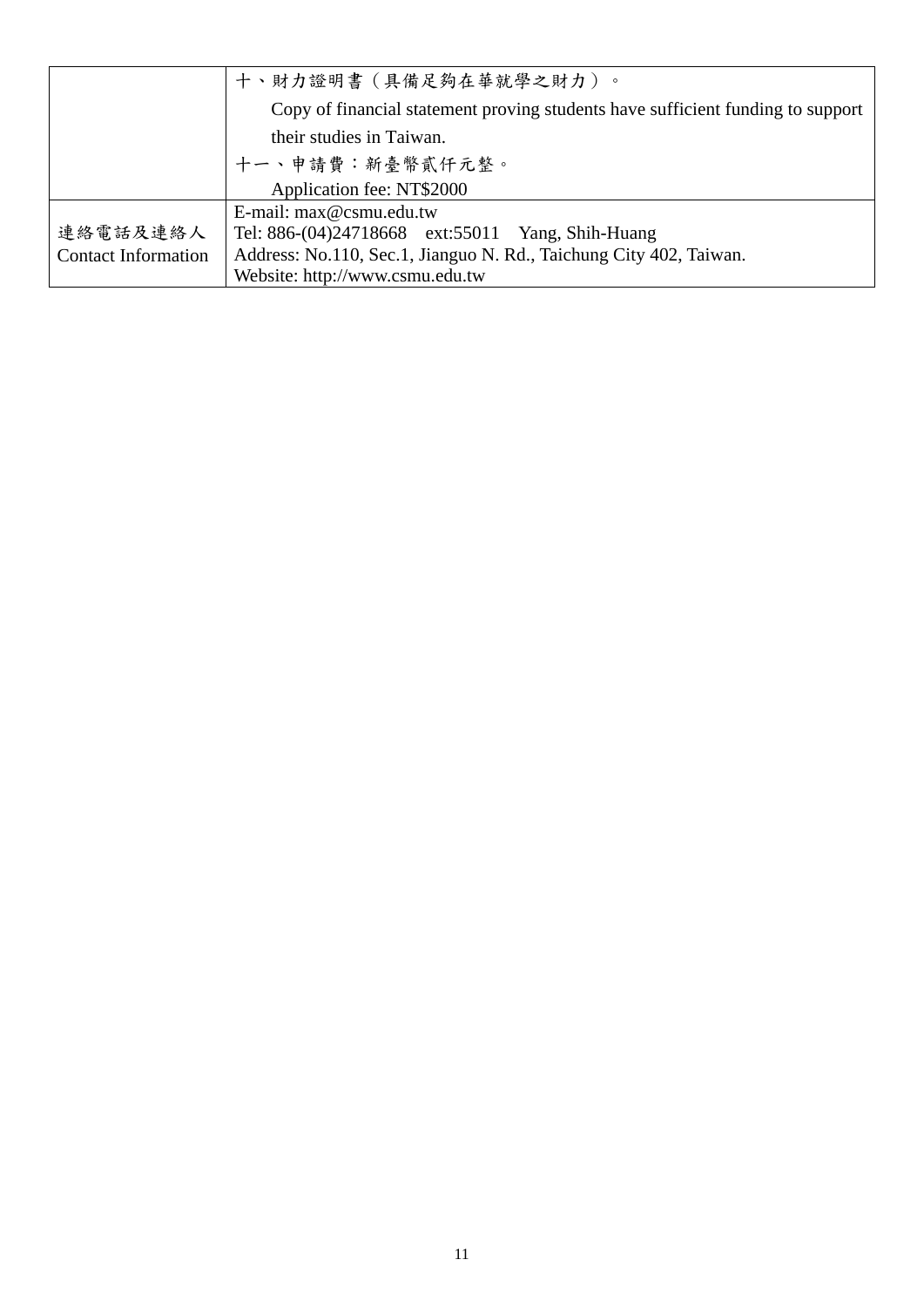| 系所別                     | 口腔生物暨材料科學研究所                                                                    |
|-------------------------|---------------------------------------------------------------------------------|
| School/Institute        | Institute of Biology and Biomaterial Science                                    |
| 學位別                     | 理學碩士                                                                            |
| Degree                  | Master of Science                                                               |
| 招生名額<br>Quota           | 1                                                                               |
| 修業年限                    | $2 - 4$                                                                         |
| <b>Program Duration</b> | 2 to 4 years                                                                    |
| 申請資格                    | 申請者必須具有學士學位(含)以上之資格。                                                            |
| Qualification           | Bachelor degree qualifies by Ministry of Education.                             |
| 審查方式                    | 資料審查                                                                            |
| <b>Required Review</b>  | <b>Application Documents</b>                                                    |
| 成績計算                    | 資料審查佔 100%                                                                      |
| Grading                 | <b>Application Documents 100%</b>                                               |
|                         | 一、入學申請表一式二份(附貼二吋半身脫帽照片)。                                                        |
|                         | Application Form for Foreign Students to Chung Shan Medical University in       |
|                         | duplicate (A latest personal photo must be attached to the form).               |
|                         | 二、另附一張二吋半身脫帽照片以便製作准考證(須與申請表上之照片相同)                                              |
|                         | 並且在照片後面書寫姓名、系所別。                                                                |
|                         | One 2-inch photo for examination ID. (The photo must be identical with the      |
|                         | one on your application form) and puts personal name and name of department     |
|                         |                                                                                 |
|                         | or program expected to attend on the back of photo.                             |
|                         | 三、國籍證明文件影本或護照影本。                                                                |
|                         | A photocopy of the verification of nationality or a photocopy of passport.      |
|                         | 四、畢業證書影本(須附台灣駐外單位或申請人該國之駐台使館或代表處驗證                                              |
|                         | 之中文或英文翻譯本並加蓋認證章戳)。                                                              |
|                         | A photocopy of the applicant's diploma from the highest degree. (its Chinese or |
|                         | English version certified by a notary public must be attached)                  |
| 應繳資料及其他特                | 五、該學程之全部成績英譯本(該成績單須由畢業學校加蓋章戳或鋼印)。                                               |
| 殊規定 Remarks             | An official full transcript from the highest educational institution he/she     |
|                         |                                                                                 |
|                         | previously attended or is attending (the transcript must have a school stamp or |
|                         | embossed seal of the institution from which the applicant graduated).           |
|                         | 六、教師推薦書二份(中文或英文)。                                                               |
|                         | Two letters of recommendation written by teachers in Chinese or In English.     |
|                         | 七、健康證明(包括人類免疫缺乏病毒有關檢查)。                                                         |
|                         | A health certificate (which must include results of blood tests of communicable |
|                         | diseases, HIV in particular).                                                   |
|                         | 八、英文或中文留學計劃書一份。                                                                 |
|                         | A study plan written in English or Chinese.                                     |
|                         | 九、來自非英語系國家之學生須提出英文能力證明(托福550分 (含)以上或                                            |
|                         |                                                                                 |
|                         | 電腦托福213分(含)以上)。                                                                 |
|                         | If you do not come from the English language family, you have to supply the     |
|                         | certificate of English Placement Test. (Paper based TOEFL score higher than     |
|                         | 550, or computer based TOEFL score higher than 213)                             |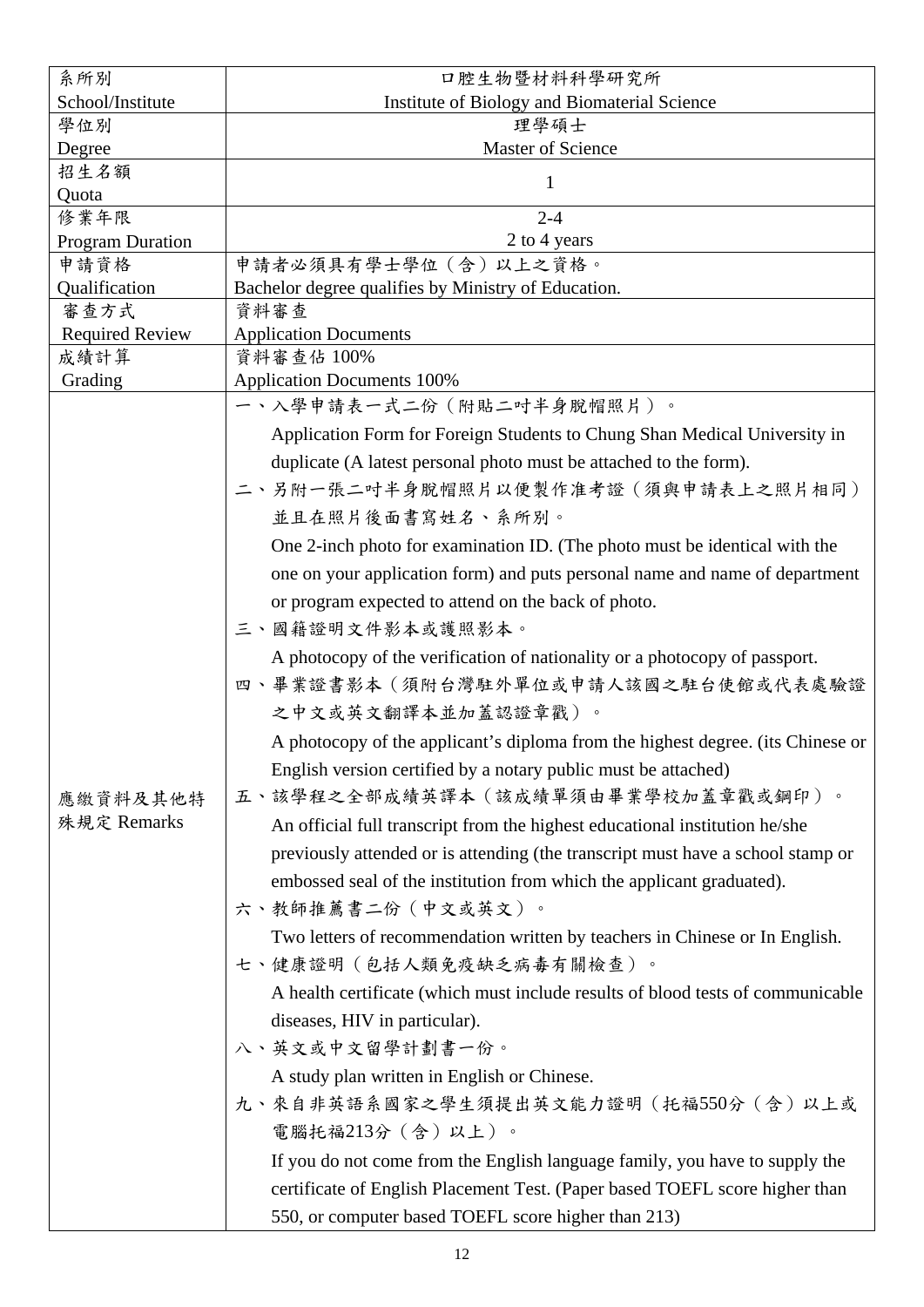|                            | 十、財力證明書(具備足夠在華就學之財力)。                                                           |
|----------------------------|---------------------------------------------------------------------------------|
|                            | Copy of financial statement proving students have sufficient funding to support |
|                            | their studies in Taiwan.                                                        |
|                            | 十一、申請費:新臺幣貳仟元整。                                                                 |
|                            | Application fee: NT\$2000                                                       |
|                            | E-mail: $cs5011@csmu.edu.tw$                                                    |
| 連絡電話及連絡人                   | Tel: 886-(04)24718668 ext:55011 Pan, Ya-Fang                                    |
| <b>Contact Information</b> | Address: No.110, Sec.1, Jianguo N. Rd., Taichung City 402, Taiwan.              |
|                            | Website: http://www.csmu.edu.tw                                                 |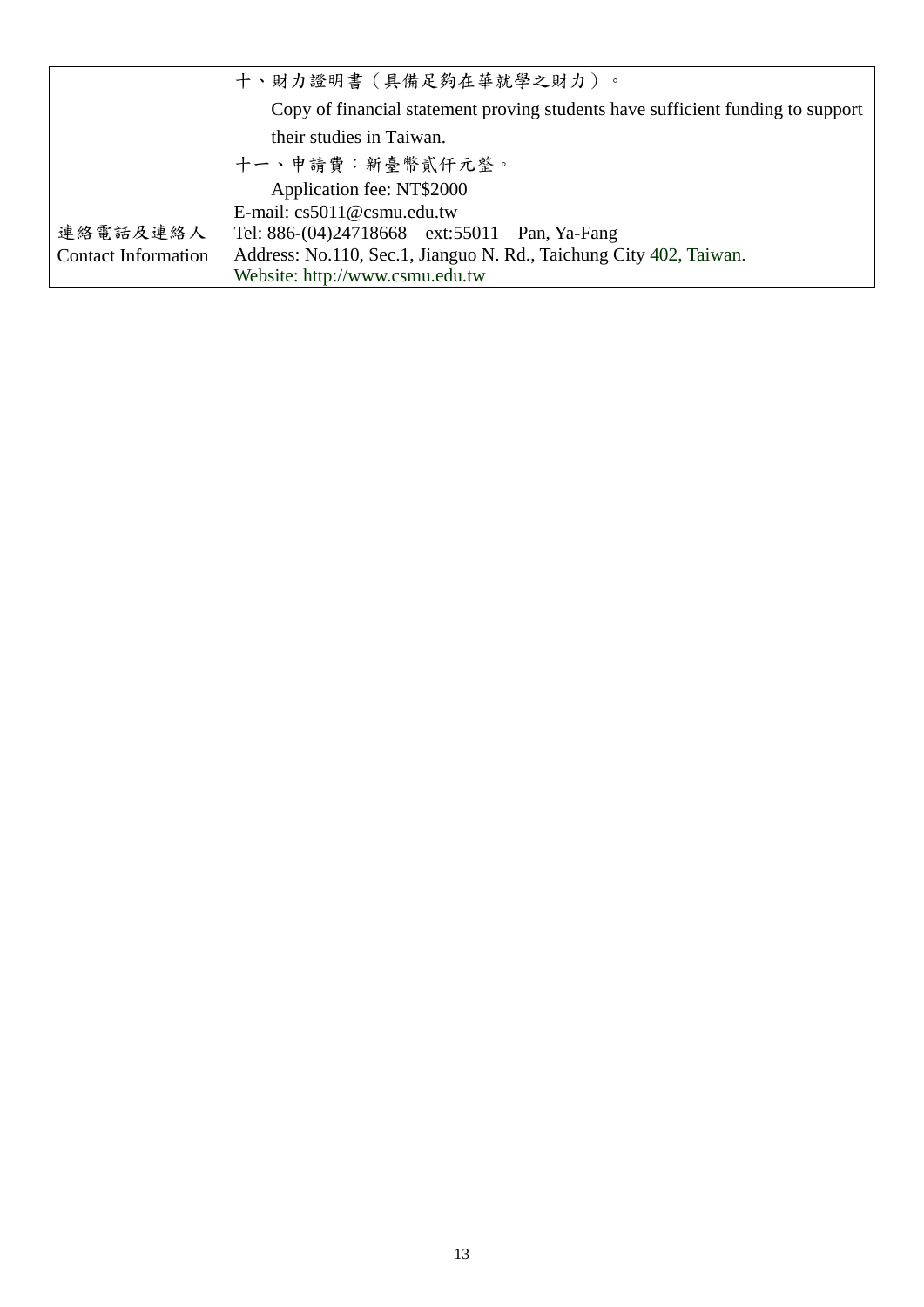| 系所別                        | 醫學檢驗暨生物技術學系碩士班                                                                                                                                |  |  |  |  |  |
|----------------------------|-----------------------------------------------------------------------------------------------------------------------------------------------|--|--|--|--|--|
| School/Institute           | Master Program, School of Medical Laboratory and Biotechnology                                                                                |  |  |  |  |  |
| 學位別                        | 理學碩士                                                                                                                                          |  |  |  |  |  |
| Degree                     | Master of Science                                                                                                                             |  |  |  |  |  |
| 招生名額                       | 1                                                                                                                                             |  |  |  |  |  |
| Quota                      |                                                                                                                                               |  |  |  |  |  |
| 修業年限                       | $1 - 4$                                                                                                                                       |  |  |  |  |  |
| <b>Program Duration</b>    | 1 to 4 years                                                                                                                                  |  |  |  |  |  |
| 申請資格                       | 必須具有學士學位 (含) 以上之資格。                                                                                                                           |  |  |  |  |  |
| Qualification              | Bachelor's degree of life science related fields from a foreign institute, verified by                                                        |  |  |  |  |  |
|                            | the ROC Ministry of Education.                                                                                                                |  |  |  |  |  |
| 審查方式                       | 通過書面審查者,參與本系舉辦之面試。                                                                                                                            |  |  |  |  |  |
| <b>Required Review</b>     | Document review and interview. Candidates should attend the interview after                                                                   |  |  |  |  |  |
|                            | passing the required document review.                                                                                                         |  |  |  |  |  |
|                            | 一、書面審查佔10%                                                                                                                                    |  |  |  |  |  |
| 成績計算                       | Document review 10%                                                                                                                           |  |  |  |  |  |
| Grading                    | 二、面試佔90%                                                                                                                                      |  |  |  |  |  |
|                            | Interview 90%                                                                                                                                 |  |  |  |  |  |
|                            | 一、本校入學申請表二份及報考身份證明文件影本一份。                                                                                                                     |  |  |  |  |  |
|                            | Two copies of completed application form.                                                                                                     |  |  |  |  |  |
|                            | 二、經我駐外使領館、代表處、辦事處或其他經外交部授權機構(以下簡稱駐                                                                                                            |  |  |  |  |  |
|                            | 外館處)驗證之外國學校最高學歷或同等學力證明文件、成績單及畢業證                                                                                                              |  |  |  |  |  |
|                            | 書影本 (中、英文以外之語文,應附中文或英文譯本)及該學程之全部成                                                                                                             |  |  |  |  |  |
|                            | 績英譯本。                                                                                                                                         |  |  |  |  |  |
|                            | One official transcript and Bachelor's degree diploma, with verification by                                                                   |  |  |  |  |  |
|                            | ROC embassies, consulates, representative offices, offices or other agencies                                                                  |  |  |  |  |  |
|                            | authorized by the Ministry of Foreign Affairs in foreign countries (abbreviated                                                               |  |  |  |  |  |
|                            | as the ROC Overseas Missions) thereafter. Chinese or English translation are                                                                  |  |  |  |  |  |
| 應繳資料及其他特                   | required when the original documents is not in the aforementioned languages.                                                                  |  |  |  |  |  |
| 殊規定 Remarks                | 三、推薦函二份。                                                                                                                                      |  |  |  |  |  |
|                            | Two letters of recommendation, one of them by a subject instructor.                                                                           |  |  |  |  |  |
|                            | 四、健康證明書 (包括人類免疫缺乏病毒有關檢查)。                                                                                                                     |  |  |  |  |  |
|                            | Health certificate (including results of blood tests showing that the applicant is<br>HIV-negative and is free from any infectious diseases). |  |  |  |  |  |
|                            | 五、中文或英文留學計畫書一份。                                                                                                                               |  |  |  |  |  |
|                            | One study plan in Chinese or English.                                                                                                         |  |  |  |  |  |
|                            | 六、財力證明書 (具備足夠在華就學之財力)。                                                                                                                        |  |  |  |  |  |
|                            | Official financial support statements verified by the ROC Overseas Missions to                                                                |  |  |  |  |  |
|                            | document the sponsor's willingness to provide the needed funds.                                                                               |  |  |  |  |  |
|                            | 七、其它學力檢定資料 (如 SAT、GRE 等)。                                                                                                                     |  |  |  |  |  |
|                            | Other specified documents (for example, SAT, GRE, etc.)                                                                                       |  |  |  |  |  |
|                            | E-mail: cs1711@csmu.edu.tw                                                                                                                    |  |  |  |  |  |
| 連絡電話及連絡人                   | Tel: 886-(04)24730022 ext:11711 Huang, Yu-Fen                                                                                                 |  |  |  |  |  |
| <b>Contact Information</b> | Address: No.110, Sec.1, Jianguo N. Rd., Taichung City 402, Taiwan.                                                                            |  |  |  |  |  |
|                            | Website: http://www.csmu.edu.tw/front/bin/home.phtml                                                                                          |  |  |  |  |  |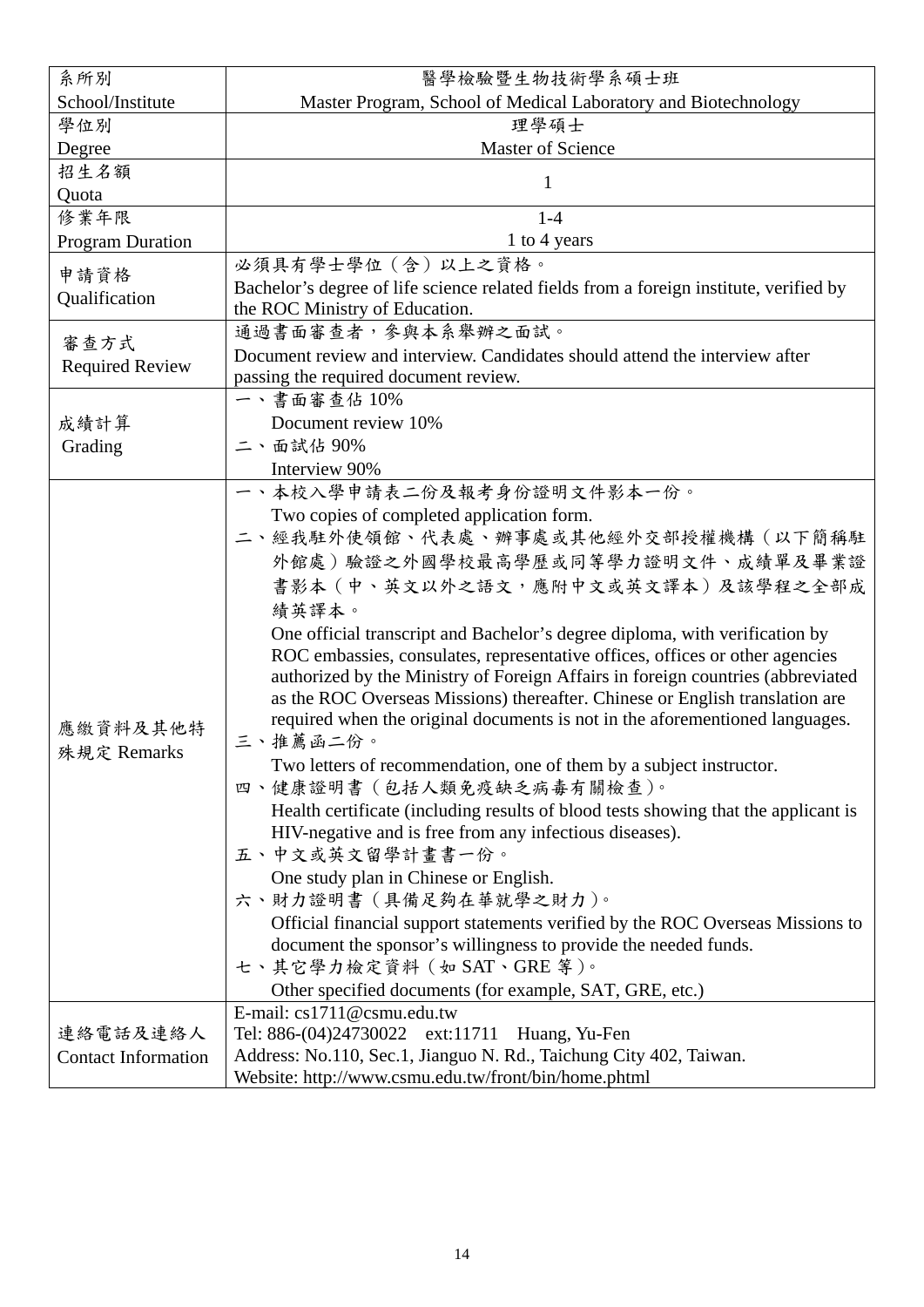| 系所別                        | 營養學系碩士班                                                                         |  |  |  |  |  |  |
|----------------------------|---------------------------------------------------------------------------------|--|--|--|--|--|--|
| School/Institute           | Master Program, School of Nutrition                                             |  |  |  |  |  |  |
| 學位別                        | 理學碩士                                                                            |  |  |  |  |  |  |
| Degree                     | Master of Science                                                               |  |  |  |  |  |  |
| 招生名額                       | $\overline{2}$                                                                  |  |  |  |  |  |  |
| Quota                      |                                                                                 |  |  |  |  |  |  |
| 修業年限                       | $1-4$                                                                           |  |  |  |  |  |  |
| <b>Program Duration</b>    | 1 to 4 years                                                                    |  |  |  |  |  |  |
| 申請資格                       | 必須具有學士學位 (含) 以上之資格。                                                             |  |  |  |  |  |  |
| Qualification              | Must be a Bachelor's degree.                                                    |  |  |  |  |  |  |
| 審查方式                       | 通過書面審查                                                                          |  |  |  |  |  |  |
| <b>Required Review</b>     | Application information<br>書面審查佔 100%                                           |  |  |  |  |  |  |
| 成績計算<br>Grading            | Application information 100%                                                    |  |  |  |  |  |  |
|                            |                                                                                 |  |  |  |  |  |  |
|                            | 一、填寫本校入學申請表二份。                                                                  |  |  |  |  |  |  |
|                            | Two application forms.                                                          |  |  |  |  |  |  |
|                            | 二、報考身份證明、生父母身分證明及國籍證明影本一份。                                                      |  |  |  |  |  |  |
|                            | The certificate of identification and nationality.                              |  |  |  |  |  |  |
|                            | The certificate of parents' identification.                                     |  |  |  |  |  |  |
|                            | 三、最高學歷之外國學校畢業證書影本,並附該證書經公證之中文、英文翻譯                                              |  |  |  |  |  |  |
|                            | 本及該學程之全部成績中、英譯本。                                                                |  |  |  |  |  |  |
|                            |                                                                                 |  |  |  |  |  |  |
|                            | The photocopy of the original diploma: Bachelor's degree diploma.               |  |  |  |  |  |  |
|                            | The certified The English and Chinese translations of the original diploma.     |  |  |  |  |  |  |
|                            | The certified English and Chinese translations of the B.S. transcripts.         |  |  |  |  |  |  |
|                            | 四、推薦函二份。                                                                        |  |  |  |  |  |  |
| 應繳資料及其他特                   | Two letters of recommendation written in Chinese or in English.                 |  |  |  |  |  |  |
| 殊規定 Remarks                | 五、健康證明書 (包括肺結核 (TB)、人類免疫缺乏病毒有關檢查)。                                              |  |  |  |  |  |  |
|                            | Approval of health condition (including Tuberculosis and AIDS related exam).    |  |  |  |  |  |  |
|                            | 六、中文或英文留學計畫書一份。                                                                 |  |  |  |  |  |  |
|                            |                                                                                 |  |  |  |  |  |  |
|                            | A copy of study plan or research proposal in English or in Chinese. Neither the |  |  |  |  |  |  |
|                            | length nor the format is restricted. However, the motivation to apply and       |  |  |  |  |  |  |
|                            | academic plans should be specified.                                             |  |  |  |  |  |  |
|                            | 七、財力證明書(具備足夠在臺就學之財力)。                                                           |  |  |  |  |  |  |
|                            | Financial statement (guarantee to be responsible for the applicant's whole      |  |  |  |  |  |  |
|                            | expense in Taiwan).                                                             |  |  |  |  |  |  |
|                            | 八、其它學力檢定資料 (如 SAT、GRE 等)。                                                       |  |  |  |  |  |  |
|                            | Other evaluated information: SAT and GRE etc.                                   |  |  |  |  |  |  |
|                            |                                                                                 |  |  |  |  |  |  |
| 連絡電話及連絡人                   | E-mail: phenols@csmu.edu.tw<br>Tel: 886-(04)24730022 ext:11744 Yan, Yeong-Yu    |  |  |  |  |  |  |
| <b>Contact Information</b> | Address: No.110, Sec.1, Jianguo N. Rd., Taichung City 402, Taiwan.              |  |  |  |  |  |  |
|                            | Website: http://www.csmu.edu.tw                                                 |  |  |  |  |  |  |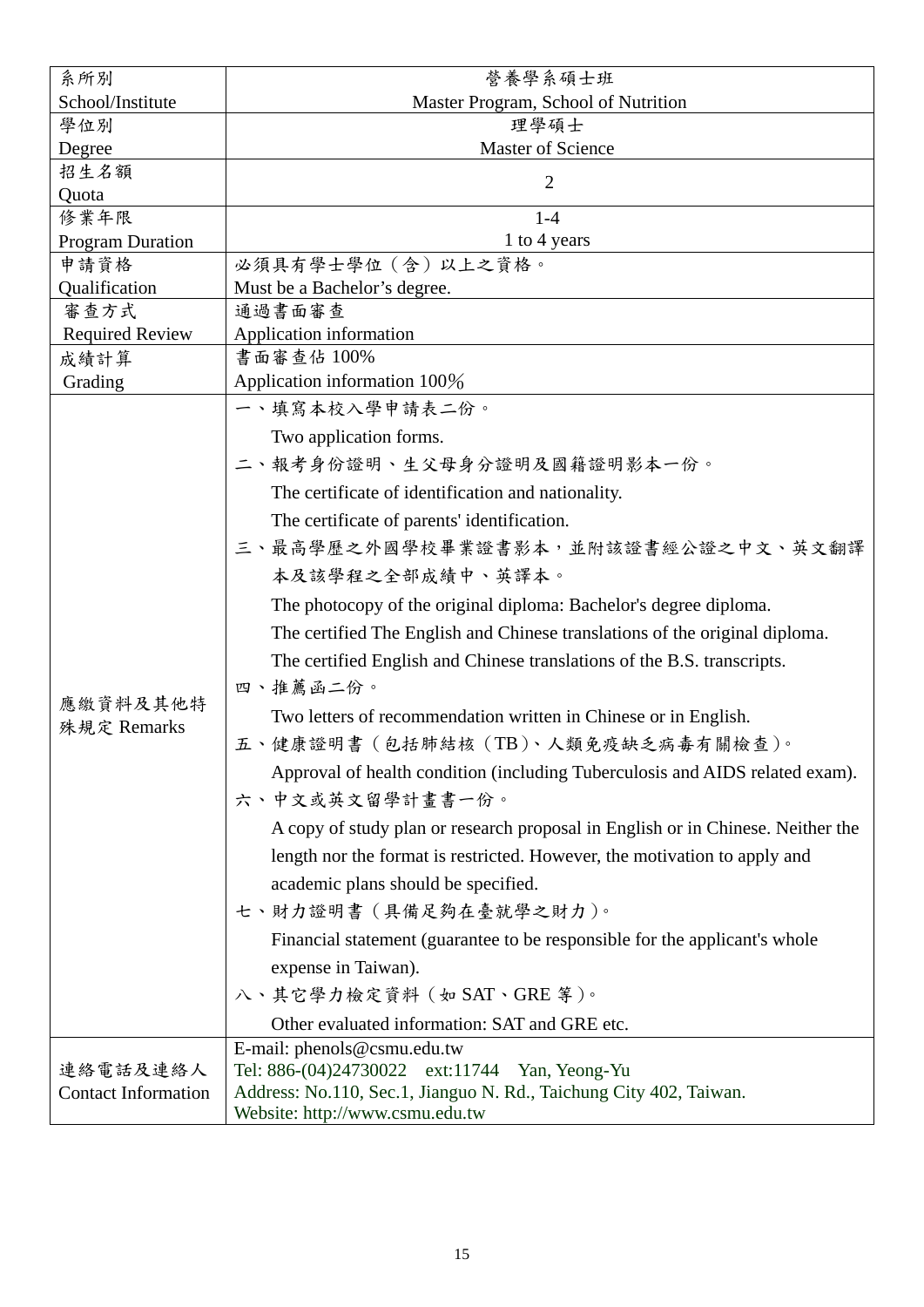| 系所別                        | 應用資訊科學學系碩士班                                                                        |  |  |  |  |  |
|----------------------------|------------------------------------------------------------------------------------|--|--|--|--|--|
| School/Institute           | Master Program, School of Applied Information Sciences                             |  |  |  |  |  |
| 學位別                        | 理學碩士                                                                               |  |  |  |  |  |
| Degree                     | Master of Science                                                                  |  |  |  |  |  |
| 招生名額                       |                                                                                    |  |  |  |  |  |
| Quota                      | 1                                                                                  |  |  |  |  |  |
| 修業年限                       | $1-4$                                                                              |  |  |  |  |  |
| <b>Program Duration</b>    | 1 to 4 years                                                                       |  |  |  |  |  |
|                            | 必須具有學士學位 (含) 以上之資格。                                                                |  |  |  |  |  |
| 申請資格                       | Bachelor's degree of engineering, science, or management related fields from a     |  |  |  |  |  |
| Qualification              | foreign institute, verified by the ROC Ministry of Education.                      |  |  |  |  |  |
|                            | 通過書面審查者,參與本系舉辦之面試。                                                                 |  |  |  |  |  |
| 審查方式                       | Document review and interview. Candidates should attend the interview after        |  |  |  |  |  |
| <b>Required Review</b>     | passing the required document review.                                              |  |  |  |  |  |
| 成績計算                       | 書面審查佔 100%                                                                         |  |  |  |  |  |
| Grading                    | Document review 100%                                                               |  |  |  |  |  |
|                            | 一、本校入學申請表二份及報考身份證明文件影本一份。                                                          |  |  |  |  |  |
|                            | Two copies of completed application form, and one copy of identification           |  |  |  |  |  |
|                            | document.                                                                          |  |  |  |  |  |
|                            | 二、最高學歷之外國學校畢業證書影本,並附該證書經公證之英文翻譯本及該                                                 |  |  |  |  |  |
|                            | 學程之全部成績英譯本。                                                                        |  |  |  |  |  |
|                            | One official transcript and Bachelor's degree diploma issued by the institute,     |  |  |  |  |  |
|                            | with verification by the ROC Overseas Missions in the country of the school.       |  |  |  |  |  |
|                            | (Chinese or English translation is required when the original documents is not     |  |  |  |  |  |
|                            | in the aforementioned languages)                                                   |  |  |  |  |  |
| 應繳資料及其他特                   | 三、推薦函二份。                                                                           |  |  |  |  |  |
|                            | Two letters of recommendation, one of them by a subject instructor.                |  |  |  |  |  |
| 殊規定 Remarks                | 四、健康證明書 (包括人類免疫缺乏病毒有關檢查)。                                                          |  |  |  |  |  |
|                            | Health certificate (including results of blood tests showing that the applicant is |  |  |  |  |  |
|                            | HIV-negative and is free from any infectious diseases).                            |  |  |  |  |  |
|                            | 五、中文或英文留學計畫書一份。                                                                    |  |  |  |  |  |
|                            | One study plan in Chinese or English.                                              |  |  |  |  |  |
|                            | 六、財力證明書 (具備足夠在華就學之財力)。                                                             |  |  |  |  |  |
|                            | Official financial support statements verified by the ROC Overseas Missions to     |  |  |  |  |  |
|                            | document the sponsor's willingness to provide the needed funds.                    |  |  |  |  |  |
|                            | 七、其它學力檢定資料 (如 SAT、GRE 等)。                                                          |  |  |  |  |  |
|                            | Other specified documents (for example, SAT, GRE, etc.)                            |  |  |  |  |  |
|                            | E-mail: cs1331@csmu.edu.tw                                                         |  |  |  |  |  |
| 連絡電話及連絡人                   | Tel: 886-(04)24730022 ext:17191 Wu, He-Ying                                        |  |  |  |  |  |
| <b>Contact Information</b> | Address: No.110, Sec.1, Jianguo N. Rd., Taichung City 402, Taiwan.                 |  |  |  |  |  |
|                            | Website: http://www.csmu.edu.tw                                                    |  |  |  |  |  |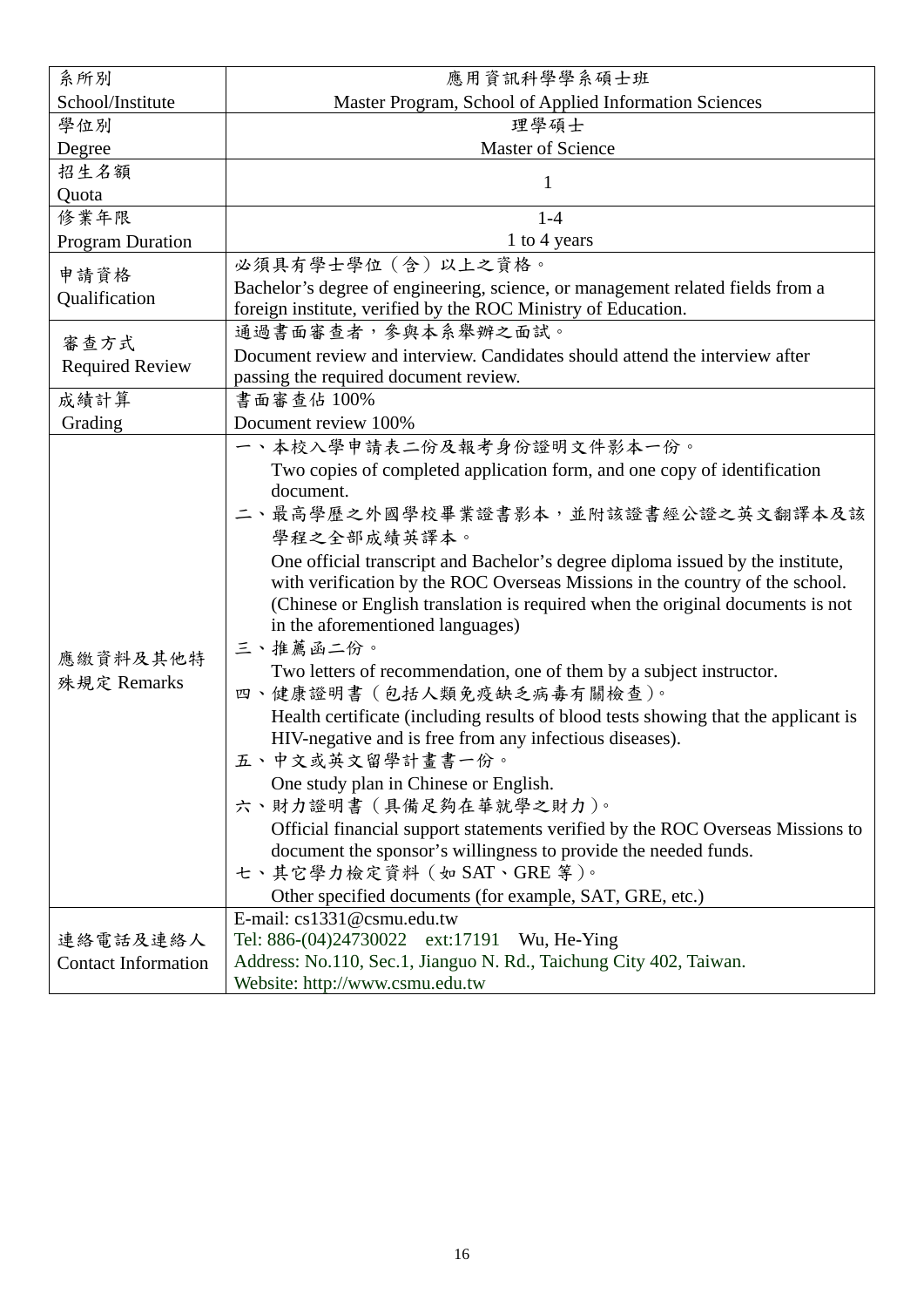#### 學士班 **Undergraduate Programs**

| 系所別                     | 牙醫學系                                                                                                                                                                                                                                                                                                                                                                                                                                                                                                                                                                                                                                                                                                                                                                                                                                                                                                                                                                                                                                                                                                                                                                                                                                                                                                            |  |  |  |  |
|-------------------------|-----------------------------------------------------------------------------------------------------------------------------------------------------------------------------------------------------------------------------------------------------------------------------------------------------------------------------------------------------------------------------------------------------------------------------------------------------------------------------------------------------------------------------------------------------------------------------------------------------------------------------------------------------------------------------------------------------------------------------------------------------------------------------------------------------------------------------------------------------------------------------------------------------------------------------------------------------------------------------------------------------------------------------------------------------------------------------------------------------------------------------------------------------------------------------------------------------------------------------------------------------------------------------------------------------------------|--|--|--|--|
| School/Institute        | <b>School of Dentistry</b>                                                                                                                                                                                                                                                                                                                                                                                                                                                                                                                                                                                                                                                                                                                                                                                                                                                                                                                                                                                                                                                                                                                                                                                                                                                                                      |  |  |  |  |
| 學位別                     | 牙醫學學士                                                                                                                                                                                                                                                                                                                                                                                                                                                                                                                                                                                                                                                                                                                                                                                                                                                                                                                                                                                                                                                                                                                                                                                                                                                                                                           |  |  |  |  |
| Degree                  | Doctor of Dental Surgery                                                                                                                                                                                                                                                                                                                                                                                                                                                                                                                                                                                                                                                                                                                                                                                                                                                                                                                                                                                                                                                                                                                                                                                                                                                                                        |  |  |  |  |
| 招生名額<br>Quota           | $\overline{2}$                                                                                                                                                                                                                                                                                                                                                                                                                                                                                                                                                                                                                                                                                                                                                                                                                                                                                                                                                                                                                                                                                                                                                                                                                                                                                                  |  |  |  |  |
| 修業年限                    | 6                                                                                                                                                                                                                                                                                                                                                                                                                                                                                                                                                                                                                                                                                                                                                                                                                                                                                                                                                                                                                                                                                                                                                                                                                                                                                                               |  |  |  |  |
| <b>Program Duration</b> | 6 years                                                                                                                                                                                                                                                                                                                                                                                                                                                                                                                                                                                                                                                                                                                                                                                                                                                                                                                                                                                                                                                                                                                                                                                                                                                                                                         |  |  |  |  |
| 申請資格<br>Qualification   | 高中以上畢業 (包括高中應屆畢業生) 的外國學生 (係指未具僑生身分,且不<br>具中華民國國籍之外國籍學生,不含港澳及大陸地區學生)。但內政部許可喪<br>失中華民國國籍之日起未滿八年者,不得依本辨法申請入學本校。<br>Foreign students who graduated, or will graduate in the year of application, from<br>senior high school are eligible to apply. "Foreign student" means those who do not<br>have ROC Nationality, are not clildreus of overstas Chinese, and are not from Hong<br>Kong Macao and mainland China. Those who gave up ROC Nationality, within 8<br>years permitted by the Department of Internal Affair, are not eligible for application.                                                                                                                                                                                                                                                                                                                                                                                                                                                                                                                                                                                                                                                                                                                                                          |  |  |  |  |
| 審查方式                    | 資料審查                                                                                                                                                                                                                                                                                                                                                                                                                                                                                                                                                                                                                                                                                                                                                                                                                                                                                                                                                                                                                                                                                                                                                                                                                                                                                                            |  |  |  |  |
| <b>Required Review</b>  | <b>Application Documents</b>                                                                                                                                                                                                                                                                                                                                                                                                                                                                                                                                                                                                                                                                                                                                                                                                                                                                                                                                                                                                                                                                                                                                                                                                                                                                                    |  |  |  |  |
| 成績計算<br>Grading         | 資料審查佔 100%<br><b>Application Documents 100%</b>                                                                                                                                                                                                                                                                                                                                                                                                                                                                                                                                                                                                                                                                                                                                                                                                                                                                                                                                                                                                                                                                                                                                                                                                                                                                 |  |  |  |  |
| 應繳資料及其他特<br>殊規定 Remarks | 一、入學申請表一式二份(附貼二吋半身脫帽照片)。<br>Application Form for Foreign Students to Chung Shan Medical University in<br>duplicate (A latest personal photo must be attached to the form).<br>二、另附一張二吋半身脫帽照片以便製作准考證(須與申請表上之照片相同)<br>並且在照片後面書寫姓名、系所別。<br>One 2-inch photo for examination ID. (The photo must be identical with the<br>one on your application form) and puts personal name and name of department<br>or program expected to attend on the back of photo.<br>三、國籍證明文件影本或護照影本。<br>A photocopy of the verification of nationality or a photocopy of passport.<br>四、畢業證書影本(須附台灣駐外單位或申請人該國之駐台使館或代表處驗證<br>之中文或英文翻譯本並加蓋認證章戳)。<br>A photocopy of the applicant's diploma from the highest degree. (its Chinese or<br>English version certified by a notary public must be attached)<br>五、該學程之全部成績英譯本(該成績單須由畢業學校加蓋章戳或鋼印)。<br>An official full transcript from the highest educational institution he/she<br>previously attended or is attending (the transcript must have a school stamp or<br>embossed seal of the institution from which the applicant graduated).<br>六、教師推薦書二份 (中文或英文)。<br>Two letters of recommendation written by teachers in Chinese or in English.<br>七、健康證明(包括人類免疫缺乏病毒有關檢查)。<br>A health certificate (which must include results of blood tests of communicable<br>diseases, HIV in particular). |  |  |  |  |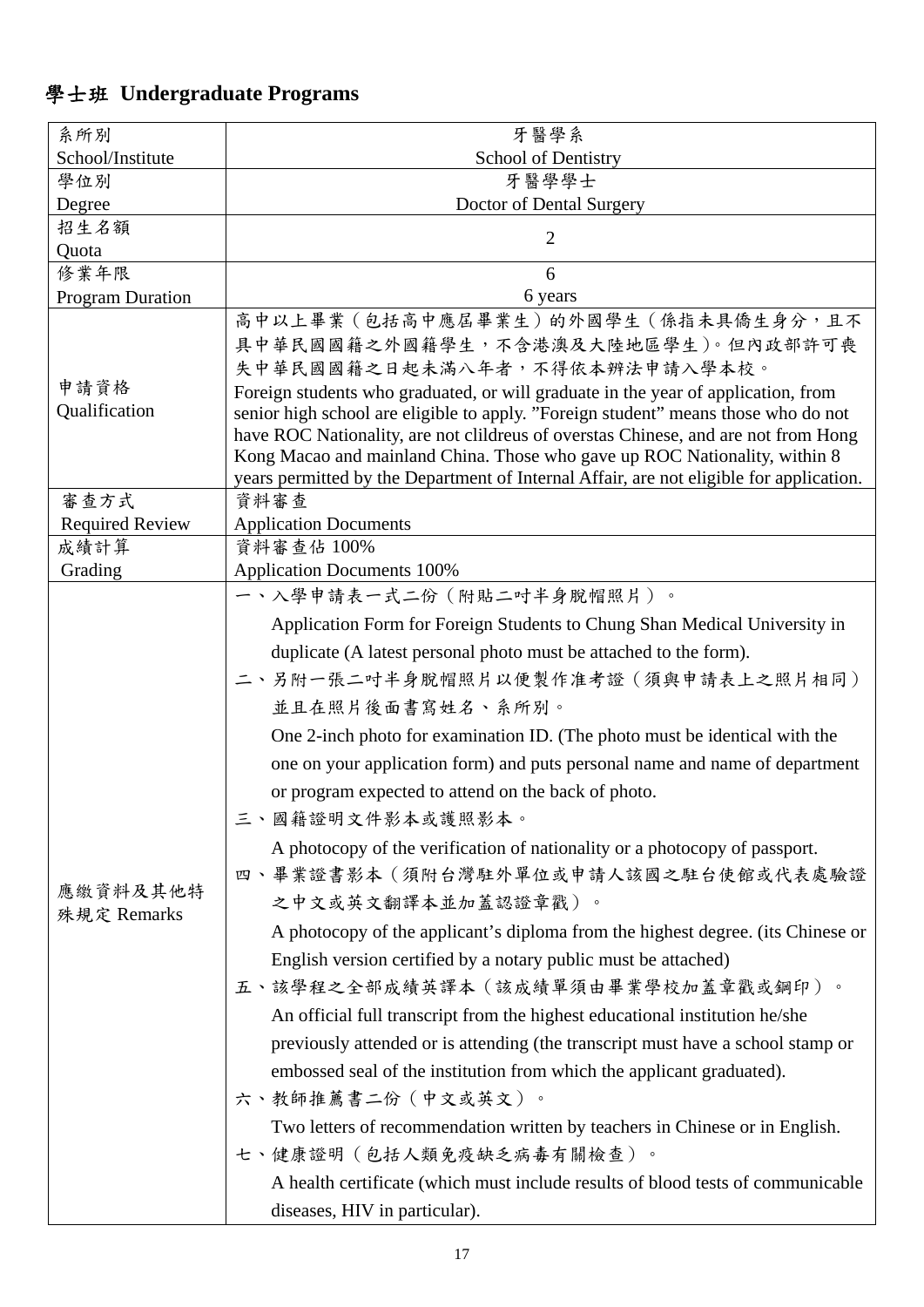|                            | 八、英文或中文留學計劃書一份。                                                                 |  |  |  |  |  |
|----------------------------|---------------------------------------------------------------------------------|--|--|--|--|--|
|                            | A study plan written in English or Chinese.                                     |  |  |  |  |  |
|                            | 九、來自非英語系國家之學生須提出英文能力證明 (托福550分 (含) 以上或電                                         |  |  |  |  |  |
|                            | 腦托福213分(含)以上)。                                                                  |  |  |  |  |  |
|                            | If you do not come from the English language family, you have to supply the     |  |  |  |  |  |
|                            | certificate of English Placement Test. (Paper based TOEFL score higher than     |  |  |  |  |  |
|                            | 550, or computer based TOEFL score higher than 213)                             |  |  |  |  |  |
|                            | 十、財力證明書(具備足夠在華就學之財力)。                                                           |  |  |  |  |  |
|                            | Copy of financial statement proving students have sufficient funding to support |  |  |  |  |  |
|                            | their studies in Taiwan.                                                        |  |  |  |  |  |
|                            | 十一、申請費:新臺幣貳仟元整。                                                                 |  |  |  |  |  |
|                            | Application fee: NT\$2000                                                       |  |  |  |  |  |
|                            | E-mail: $cs5011@csmu.edu.tw$                                                    |  |  |  |  |  |
| 連絡電話及連絡人                   | Tel: 886-(04)24718668 ext:55011 Chen, Shiow-Ling                                |  |  |  |  |  |
| <b>Contact Information</b> | Address: No.110, Sec.1, Jianguo N. Rd., Taichung City 402, Taiwan.              |  |  |  |  |  |
|                            | Website: http://www.csmu.edu.tw                                                 |  |  |  |  |  |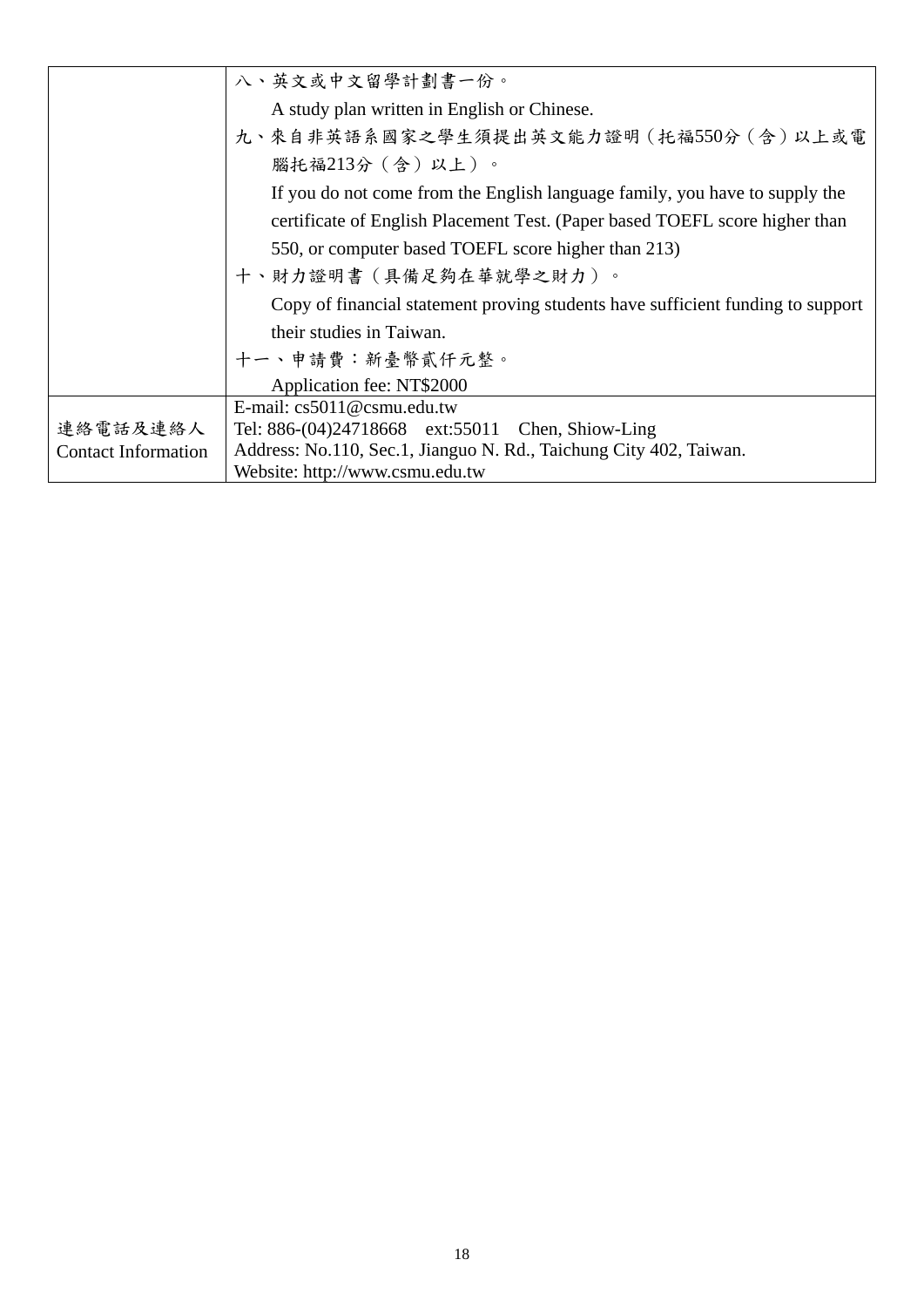| 系所別                            | 物理治療學系                                                                                                                                                                                                                                                                                                                                                                                                                                                                                                                                                                                                                                                                                                                                                                                                                                                                                                |  |  |  |  |  |
|--------------------------------|-------------------------------------------------------------------------------------------------------------------------------------------------------------------------------------------------------------------------------------------------------------------------------------------------------------------------------------------------------------------------------------------------------------------------------------------------------------------------------------------------------------------------------------------------------------------------------------------------------------------------------------------------------------------------------------------------------------------------------------------------------------------------------------------------------------------------------------------------------------------------------------------------------|--|--|--|--|--|
| School/Institute               | School of Physical Therapy                                                                                                                                                                                                                                                                                                                                                                                                                                                                                                                                                                                                                                                                                                                                                                                                                                                                            |  |  |  |  |  |
| 學位別                            | 理學學士                                                                                                                                                                                                                                                                                                                                                                                                                                                                                                                                                                                                                                                                                                                                                                                                                                                                                                  |  |  |  |  |  |
| Degree                         | <b>Bachelor of Science</b>                                                                                                                                                                                                                                                                                                                                                                                                                                                                                                                                                                                                                                                                                                                                                                                                                                                                            |  |  |  |  |  |
| 招生名額<br>Quota                  | 2                                                                                                                                                                                                                                                                                                                                                                                                                                                                                                                                                                                                                                                                                                                                                                                                                                                                                                     |  |  |  |  |  |
| 修業年限                           | $\overline{4}$                                                                                                                                                                                                                                                                                                                                                                                                                                                                                                                                                                                                                                                                                                                                                                                                                                                                                        |  |  |  |  |  |
| <b>Program Duration</b>        | 4 years                                                                                                                                                                                                                                                                                                                                                                                                                                                                                                                                                                                                                                                                                                                                                                                                                                                                                               |  |  |  |  |  |
| 申請資格<br>Qualification          | 高中以上畢業 (包括高中應屆畢業生) 的外國學生 (係指未具僑生身分,且不<br>具中華民國國籍之外國籍學生,不含港澳及大陸地區學生)。但內政部許可喪<br>失中華民國國籍之日起未滿八年者,不得依本辨法申請入學本校。<br>Foreign students who have graduated from a high school or will be graduated at the<br>year of application (which are those who has not had both the children of overseas<br>Chinese identity and also the Republic of China nationality, and not contain students<br>from Hong Kong and Macao and the Land area). But individuals who loss Republic<br>of China nationality from the date approved by the Ministry of the Interior have not<br>reached full eight years are not qualified for the application for admission to Chung<br>Shan Medical University.                                                                                                                                                                                                                      |  |  |  |  |  |
|                                | 書面審查                                                                                                                                                                                                                                                                                                                                                                                                                                                                                                                                                                                                                                                                                                                                                                                                                                                                                                  |  |  |  |  |  |
| 審查方式<br><b>Required Review</b> | Review of a complete application package and the documents required for this<br>application.                                                                                                                                                                                                                                                                                                                                                                                                                                                                                                                                                                                                                                                                                                                                                                                                          |  |  |  |  |  |
| 成績計算<br>Grading                | 一、高中在校成績佔 40%<br>High school GPA: account 40% of the total score.<br>二、其他資料審查佔60%                                                                                                                                                                                                                                                                                                                                                                                                                                                                                                                                                                                                                                                                                                                                                                                                                     |  |  |  |  |  |
|                                | Review of all other application documents: account 60% of the total score.                                                                                                                                                                                                                                                                                                                                                                                                                                                                                                                                                                                                                                                                                                                                                                                                                            |  |  |  |  |  |
| 應繳資料及其他特<br>殊規定 Remarks        | 一、本校入學申請表(附件一)二份。<br>Two copies of completed application form (Attachment 1).<br>二、申請費用:新台幣 2,000 元或美金 70 元<br>Application fee: NT\$2,000/ US\$70.<br>三、外國學校最高學歷證明文件及成績單,並經我國駐外使領館、代表處、辦事<br>處或其他經外交部授權機構驗證。(中、英文以外之語文,應附中文或英文<br>譯本)<br>One official transcript from each institution previously attended, with<br>verification by the R.O.C. Overseas Missions in the country of the school.<br>(Chinese or English translation is required provided the transcript is not in<br>either of the languages aforementioned.)<br>四、財力證明書 (具備足夠在台就學之財力,且須經駐外館處驗證)。<br>Official financial support statements verified by the R.O.C. Overseas Missions<br>to document the sponsor's willingess to provide the needed funds.<br>五、中文或英文就學計畫書。<br>A study plan in Chinese or English.<br>六、推薦書二份 (包括一份專業科目教師推薦書及一份中文教師推薦書)。<br>Two letters of recommendation, one by a subject instructor and the other by a |  |  |  |  |  |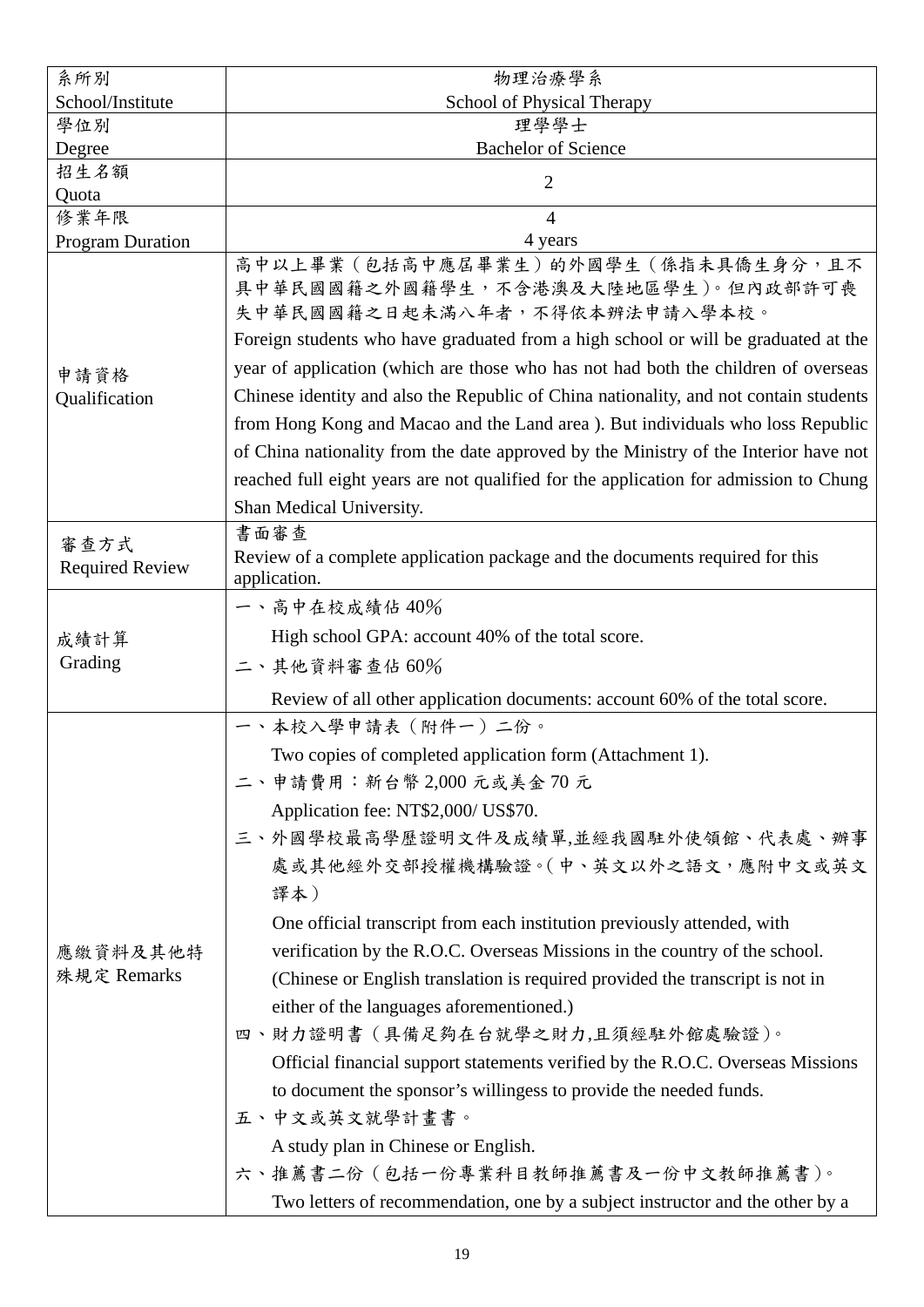|                            | Chinese instructor.                                                                                                       |
|----------------------------|---------------------------------------------------------------------------------------------------------------------------|
|                            | 七、健康證明(包括人類免疫缺乏病毒有關檢查)。                                                                                                   |
|                            | A health certificate (which must include results of blood tests of communicable                                           |
|                            | diseases, HIV in particular).                                                                                             |
|                            | 八、高中英文成績單一份 (須由畢業學校加蓋章戳或鋼印)、中文自傳 (A4規                                                                                     |
|                            | 格3頁)及影音自我介紹資料(10分鐘)。                                                                                                      |
|                            | An official full transcript (unopened) from high school he/she previously                                                 |
|                            | attended or is attending (the transcript must have a school stamp or embossed                                             |
|                            | seal of the institution from which the applicant graduated) • Chinese                                                     |
|                            | autobiography (A4 specification 3 pages) · and A 10-minute video and music                                                |
|                            | self-introduction material.                                                                                               |
|                            | 九、依據教育部 95.03.09 台文字第 0950033053 號來文,轉知內政部之查詢國籍                                                                           |
|                            | 身分認定程序;請各位申請人務必繳交您的身分證明、生父母身分證明、                                                                                          |
|                            | 國籍證明、出生及親子關係證明等相關文件。                                                                                                      |
|                            | According to regulations of the Ministry of Education and the Ministry of the                                             |
|                            | Interior, applicants must submit certification of birth of the applicants,                                                |
|                            | certifications of the parents and any document that shows their parental                                                  |
|                            | relationship to the applicants. Documents to certify the nationality of the                                               |
|                            | applicants are also compulsive.                                                                                           |
|                            | 十、具結書 (附件二)。                                                                                                              |
|                            | Pledge (Attachment 2)                                                                                                     |
|                            | E-mail: cs1763@csmu.edu.tw                                                                                                |
| 連絡電話及連絡人                   | Tel: 886-(04)24730022 ext:11763 You, Huei-Ping                                                                            |
| <b>Contact Information</b> | Address: No.110, Sec.1, Jianguo N. Rd., Taichung City 402, Taiwan.<br>Website: http://pt.csmu.edu.tw/front/bin/home.phtml |
|                            |                                                                                                                           |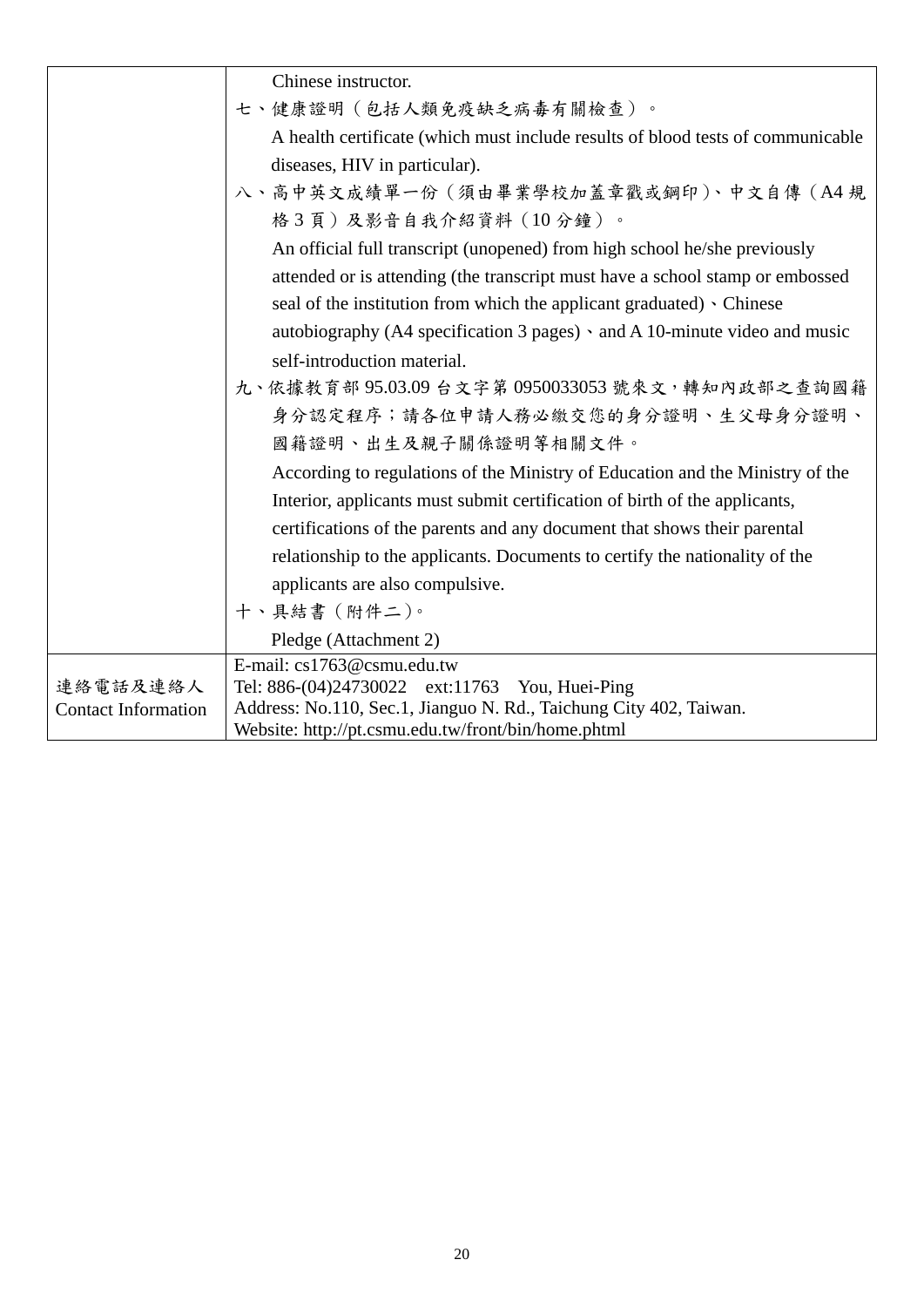六、申請人入學資格,先由申請之系(所)初審,再經學院「外國學生入學甄審會議」審核通過後, 於規定名額內確定錄取名冊並送交教務處彙整列冊呈教務長、校長核定後發給入學通知,並於 2009 年 05 月 06 日前公布。

The qualifications of the applicants for admission will first be reviewed by the department (or institute). Then after passing through review in the college "Foreign Student Admissions Evaluation Meeting," the acceptance list will be decided, within the prescribed student quota, sent to the Office of Academic Affairs for compilation, and submitted to the Dean of the Office of Academic Affairs. After approval by the president, the Office of Academic Affairs will send out acceptance notifications. The results will be announced by May 06, 2009.

七、放榜日期 Posting date

2009年05月06日

May 06, 2009.

八、注意事項及入學須知 Matters for attention and admission information to know

(一)如因表件不全以致延誤報名者,概由考生自行負責,故請務必寫清楚聯絡電話。報名繳交之證 件一概不予退還。

If someone misses the enrollment deadline due to incomplete forms or documents, in general the applicant are responsible for their own actions, and therefore it is necessary to request that a contact telephone number be clearly written. Verifications of documents submitted for enrollment are in general not returned.

(二)已報名初審合格或錄取之學生,如經發現申請資格不符規定或所繳交之證件有不實、偽造、假 借、塗改、學歷資格不具合法有效等情事,即取消其報考、入學資格或開除學籍,且不發給任 何學歷(力)證明。如係在本校畢業後始發現有上述情事者,除勒令繳銷其學位證書外,並公 告取消其畢業資格。

For students who have already met the first level enrollment review requirements or who have already enrolled, if it is ever discovered that the application qualifications are not in accord with the regulations or that the submitted documents contain such items as falsehoods, forgeries, counterfeits, or alterations, or academic record qualifications that are not legal and/or valid, the application for enrollment and qualification for admission will be immediately cancelled, and the student status will be revoked, and furthermore no academic record transcripts will be issued. Regarding those for whom it first is discovered after graduation from CSMU that there are any of the above mentioned items, in addition to the academic degree being ordered to be annulled, cancellation of the qualifications for graduation will be publicly announced.

(三)錄取之新生,應依錄取通知之規定辦理報到手續,並繳驗護照、畢業證書正本等相關資料,否 則取消錄取資格;逾期未報到即以自願放棄入學資格論。

For new students accepted for admission, the procedures for reporting to school should be done in accordance with the regulations in the admission acceptance notification. Passports, original diplomas, and other relevant materials are to be presented for inspection at that time, or otherwise qualification for admission will be cancelled; **missing the deadline for reporting to school is considered an immediate voluntary relinquishment of qualification for admission**.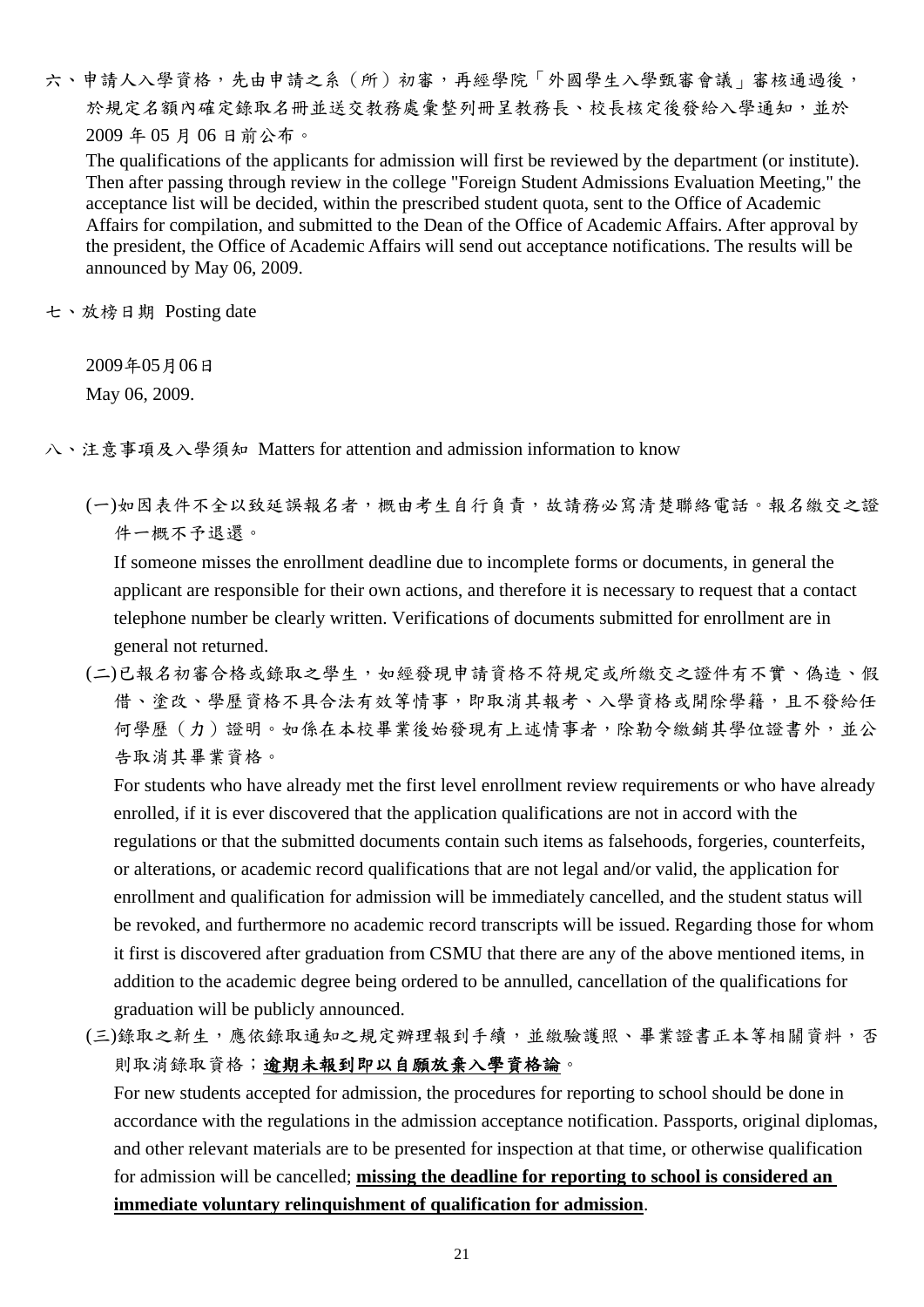(四)依教育部規定:凡曾遭國內大專院校退學者,不得再向本校申請入學。違反規定經查證屬實 者,取消其入學資格。

In accordance with a Ministry of Education regulation: those who have been expelled by any college or university in the Republic of China are not allowed to apply for admission to this university.

Those found to be in violation of this regulation will have their admission qualification cancelled.

(五)本校教學以中文為主:申請就讀各系(所)者必須具備中文寫、聽、說能力。

Instruction at CSMU is primarily in Chinese. Applicants for study in all departments and institutes

must have prepared in Chinese writing, listening, and speaking ability.

(六)外國學生註冊時,應檢附醫療及傷害保險或全民健康保險等相關保險證明文件。如尚未投保 者,應於註冊時繳納保險費,由本校代辦投保事宜。

At international student registration time, it is required to provide health care and injury insurance, National Health Insurance, or other such related health insurance certification documents. Those who are not insured should pay a fee for health insurance, and take out suitable insurance from the CSMU agent.

- (七)入學本校就讀之外國學生到校時,已逾該學年第一學期三分之一課程者,於第二學期註冊入 學。但碩士班、博士班研究生經所屬系(所)主管同意者,得於第二學期註冊入學。 When international students admitted for study at this school arrive at school, for those who have missed one-third of the classes of the first semester of the school year, enrollment and matriculation are in the second semester. However, master's program and doctoral program graduate students are permitted with the consent of the chair of the department in an institute or the dean of the institute to enroll and matriculate the second semester .
- (八)獲准入學各系(所)之外國學生,每學期之繳費金額,依本校「外國學生入學辦法」辦理。 For foreign students who obtain admittance to any department (institute), must take care of paying the fee amount for each semester in accordance with the International Student Admission Procedures of CSMU.
- (九)其他有關規定,依教育部「外國學生來臺就學辦法」、本校「外國學生入學辦法」及相關法 令規定辦理。

For other related regulations, please comply with the Ministry of Education Procedures for Foreign Student Study in Taiwan, the Foreign Student Admission Procedures of CSMU, and other related directives, regulations, and procedures.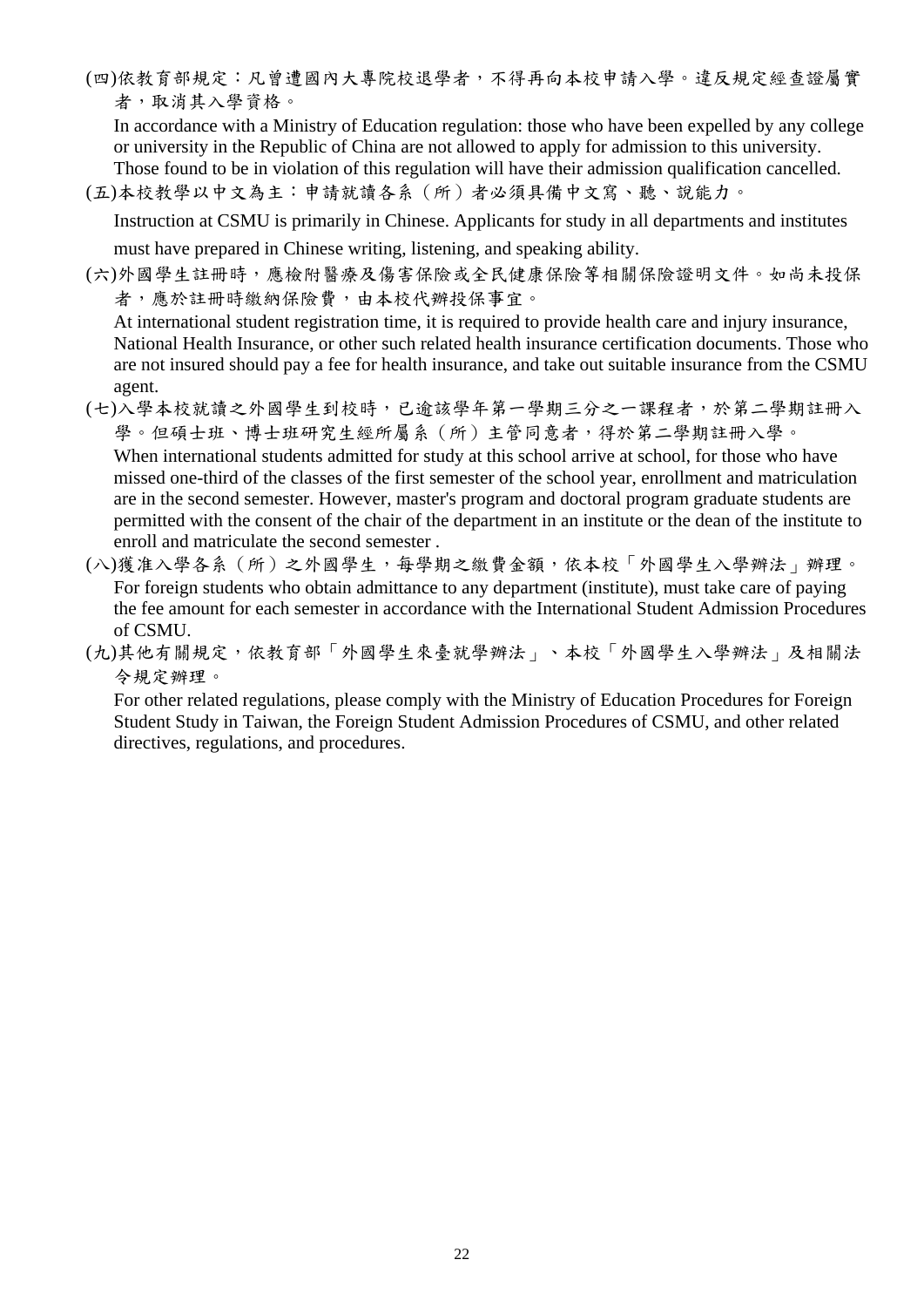中山醫學大學九十八學年度外國學生入學申請表

#### **Chung Shan Medical University, Academic Year 2009~2010 International Student Admission Application Form**

申請人須以中英文正楷詳細逐一填寫。

Applicants should complete this form in a detailed and orderly way in Standard English or Chinese script.

依據教育部 95.03.09 台文字第 0950033053 號來文,轉知內政部之查詢國籍身分認定程序;

請各位申請人務必繳交您的身分證明、生父母身分證明、國籍證明、出生及親子關係證明等相關文件

In accordance with Ministry of Education Taiwanese Incoming Document Number 0950033053, and transmitted to the Ministry of the Interior investigation of nationality and personal identification recognition process, each applicant is asked to submit their personal identification verification, their birth parents identification verification, verification of nationality, verification of birth or familial relationship, and other such related documents.

| 申請人資料 (Personal information)                                |                    |                                                                |                                        |          |                                   |  |                                                      |                                                   |                                                   |   |                   |                                                  |
|-------------------------------------------------------------|--------------------|----------------------------------------------------------------|----------------------------------------|----------|-----------------------------------|--|------------------------------------------------------|---------------------------------------------------|---------------------------------------------------|---|-------------------|--------------------------------------------------|
| 中<br>姓<br>名<br>文<br><b>Chinese Name</b><br>(if any)         | (姓)<br>(2)         |                                                                |                                        |          |                                   |  | <b>Application Number</b><br>(For Official Use Only) |                                                   |                                                   |   |                   |                                                  |
| <b>Full Name</b>                                            | (First)            |                                                                |                                        | (Middle) |                                   |  |                                                      | (Last)                                            |                                                   |   |                   |                                                  |
| 地址<br>訊<br>通<br>Mailing Address<br>電子郵件信箱<br>E-mail Address |                    |                                                                |                                        |          |                                   |  |                                                      |                                                   | 最近二吋相片<br><b>Attach recent</b><br>photograph here |   |                   |                                                  |
| <b>TEL</b>                                                  |                    |                                                                |                                        |          | <b>FAX</b>                        |  |                                                      |                                                   |                                                   |   |                   | $(\text{about } 1'' \times 2'')$                 |
| 國籍<br>Nationality                                           |                    |                                                                |                                        |          | 性別 / Sex                          |  |                                                      | 男 Male<br>$\pm$ Female                            |                                                   |   |                   |                                                  |
| 婚姻狀況<br><b>Marital Status</b>                               |                    | 已婚 Married<br>出生日期<br>(Month)<br>Single<br>未婚<br>Date of Birth |                                        |          |                                   |  | (Day)                                                | (Year)                                            |                                                   |   |                   |                                                  |
| 健康情形<br>Health<br>Condition                                 |                    |                                                                | (Specify your health problems, if any) |          |                                   |  |                                                      |                                                   |                                                   |   |                   |                                                  |
| 申請人之父親<br><b>Applicant's Father</b>                         |                    | 出生日期<br>姓名                                                     |                                        |          |                                   |  | 國籍<br>Nationality                                    |                                                   |                                                   |   |                   |                                                  |
| 申請人之母親<br>Applicant's Mother                                | Name<br>姓名<br>Name |                                                                | Date of Birth<br>出生日期<br>Date of Birth |          |                                   |  |                                                      |                                                   | 國籍<br>Nationality                                 |   |                   |                                                  |
| 在台聯絡人 (Contact Person in Taiwan)                            |                    |                                                                |                                        |          |                                   |  |                                                      |                                                   |                                                   |   |                   |                                                  |
| 名<br>Name<br>姓                                              |                    |                                                                |                                        |          | Email                             |  |                                                      |                                                   |                                                   | 關 | 係<br>Relationship |                                                  |
| 在台地址<br><b>Address in Taiwan</b>                            |                    |                                                                |                                        |          |                                   |  |                                                      |                                                   | 電話<br><b>TEL</b>                                  |   |                   |                                                  |
| 學歷(Educational Background)                                  |                    |                                                                |                                        |          |                                   |  |                                                      |                                                   |                                                   |   |                   |                                                  |
| 學程 degree                                                   |                    | 高中<br><b>High School</b>                                       |                                        |          | 學院或大學<br>College or<br>University |  |                                                      | 碩士班<br><b>Graduate School</b><br>(Master Program) |                                                   |   |                   | 博士班<br><b>Graduate School</b><br>(Ph.D. Program) |
| 學校名稱<br>Name of School                                      |                    |                                                                |                                        |          |                                   |  |                                                      |                                                   |                                                   |   |                   |                                                  |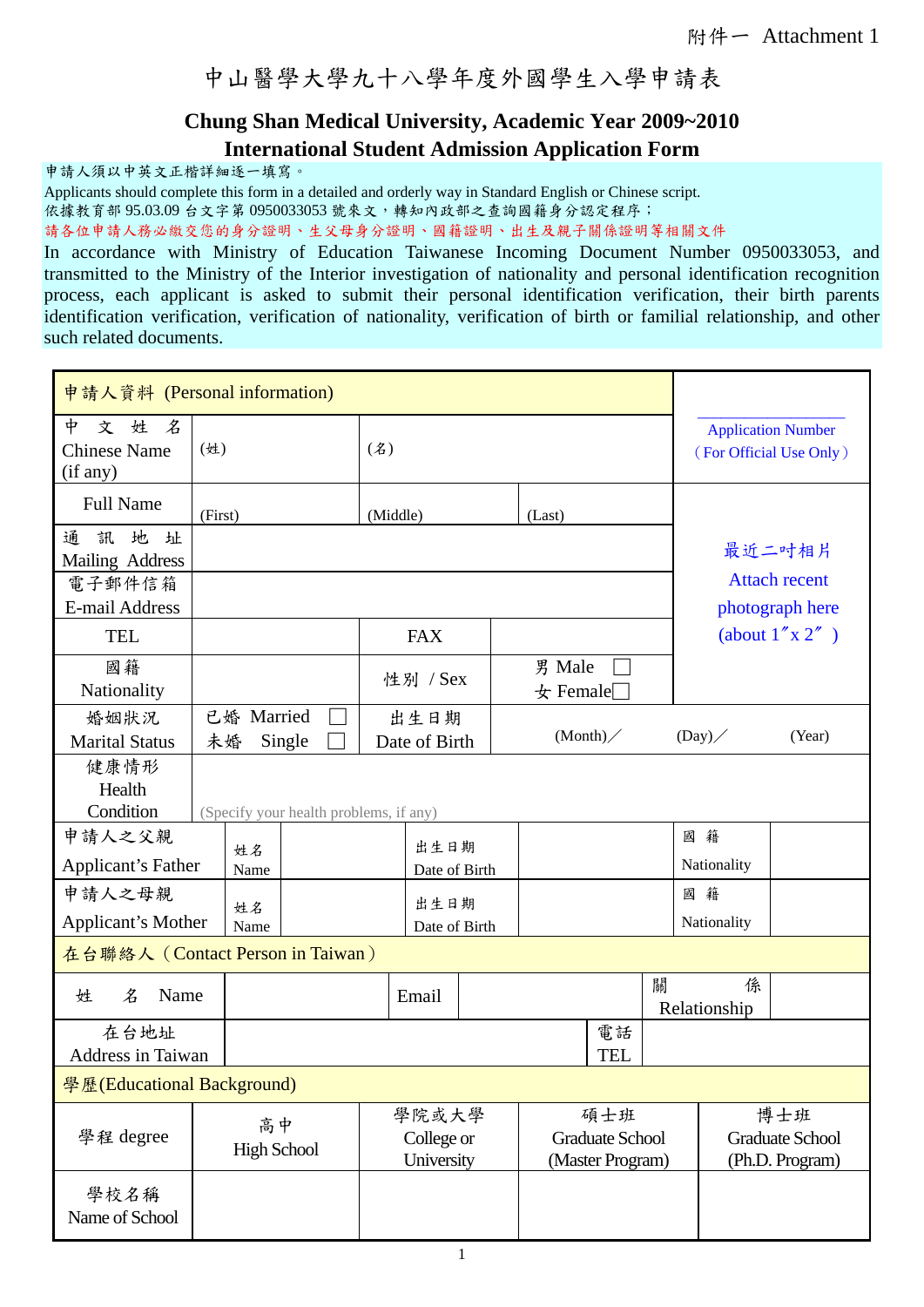| 學校所在地<br>City and Country |                                                                                    |                                              |                                                                                                            |              |  |  |
|---------------------------|------------------------------------------------------------------------------------|----------------------------------------------|------------------------------------------------------------------------------------------------------------|--------------|--|--|
| 學位                        |                                                                                    |                                              |                                                                                                            |              |  |  |
| Degree Conferred          |                                                                                    |                                              |                                                                                                            |              |  |  |
| 就學期間                      | From                                                                               | From                                         | From                                                                                                       | From         |  |  |
| Period                    | M<br>Y<br><b>To</b>                                                                | M<br>Y<br>To                                 | M<br>Y<br>To                                                                                               | M<br>Y<br>To |  |  |
|                           | M<br>Y                                                                             | M<br>Y                                       | Y<br>M                                                                                                     | Y<br>M       |  |  |
| 主修                        |                                                                                    |                                              |                                                                                                            |              |  |  |
| Major                     |                                                                                    |                                              |                                                                                                            |              |  |  |
|                           | 中文語言能力(Chinese Proficiency Level)                                                  |                                              |                                                                                                            |              |  |  |
| 聽 Listening               | 優 Excellent                                                                        | 佳 Good                                       | 差 Poor<br>尚可 Average                                                                                       | □不會 None     |  |  |
| 說 Speaking                | 優 Excellent                                                                        | 佳 Good                                       | 差 Poor<br>尚可 Average                                                                                       | □不會 None     |  |  |
| 讀 Reading                 | 優 Excellent                                                                        | 佳 Good                                       | 差 Poor<br>尚可 Average                                                                                       | 不會 None      |  |  |
| 寫 Writing                 | 優 Excellent                                                                        | 佳 Good                                       | 差 Poor<br>尚可 Average                                                                                       | 不會 None      |  |  |
|                           | ◎是否參加過中文語文能力測驗?何種測驗?分數?                                                            |                                              |                                                                                                            |              |  |  |
|                           | Have you taken any Chinese language proficiency test?<br>No Yes, Name of the test: |                                              | ; Your scores:                                                                                             |              |  |  |
| 修業計畫(Plan of Study)       |                                                                                    |                                              |                                                                                                            |              |  |  |
|                           | 申請學位                                                                               | │學士 Bachelor                                 | 碩士 Master                                                                                                  | □博士 Ph.D.    |  |  |
|                           | Degree                                                                             |                                              |                                                                                                            |              |  |  |
|                           | 申請學系(所)<br>School (institute) to enroll                                            |                                              |                                                                                                            |              |  |  |
|                           |                                                                                    |                                              | 臺灣獎學金 Taiwan Scholarship                                                                                   |              |  |  |
|                           | 在本校就讀期間各項費用來源                                                                      | 個人儲蓄 Personal Savings                        |                                                                                                            |              |  |  |
|                           | What are your major financial                                                      | 其他獎(助)學金 Scholarship                         |                                                                                                            |              |  |  |
|                           | resources during your studies at                                                   | 父母供給 Parental Support                        |                                                                                                            |              |  |  |
|                           | CSMU?                                                                              |                                              | 其他 Other (Please specify the details.)                                                                     |              |  |  |
|                           |                                                                                    |                                              |                                                                                                            |              |  |  |
|                           |                                                                                    |                                              |                                                                                                            |              |  |  |
| 留學計畫                      |                                                                                    |                                              |                                                                                                            |              |  |  |
| Motives for               |                                                                                    |                                              |                                                                                                            |              |  |  |
| international             |                                                                                    |                                              |                                                                                                            |              |  |  |
| studies and               |                                                                                    |                                              |                                                                                                            |              |  |  |
| detailed plan             |                                                                                    |                                              |                                                                                                            |              |  |  |
|                           |                                                                                    |                                              |                                                                                                            |              |  |  |
|                           |                                                                                    | 可另附紙張 (attach additional paper if necessary) |                                                                                                            |              |  |  |
|                           | ◎本人保證以上資料均由本人填寫,正確無誤。                                                              |                                              |                                                                                                            |              |  |  |
|                           |                                                                                    |                                              | I certify that I have completed this application form by myself, and that all the information I have given |              |  |  |
| is correct.               |                                                                                    |                                              |                                                                                                            |              |  |  |
|                           |                                                                                    |                                              |                                                                                                            |              |  |  |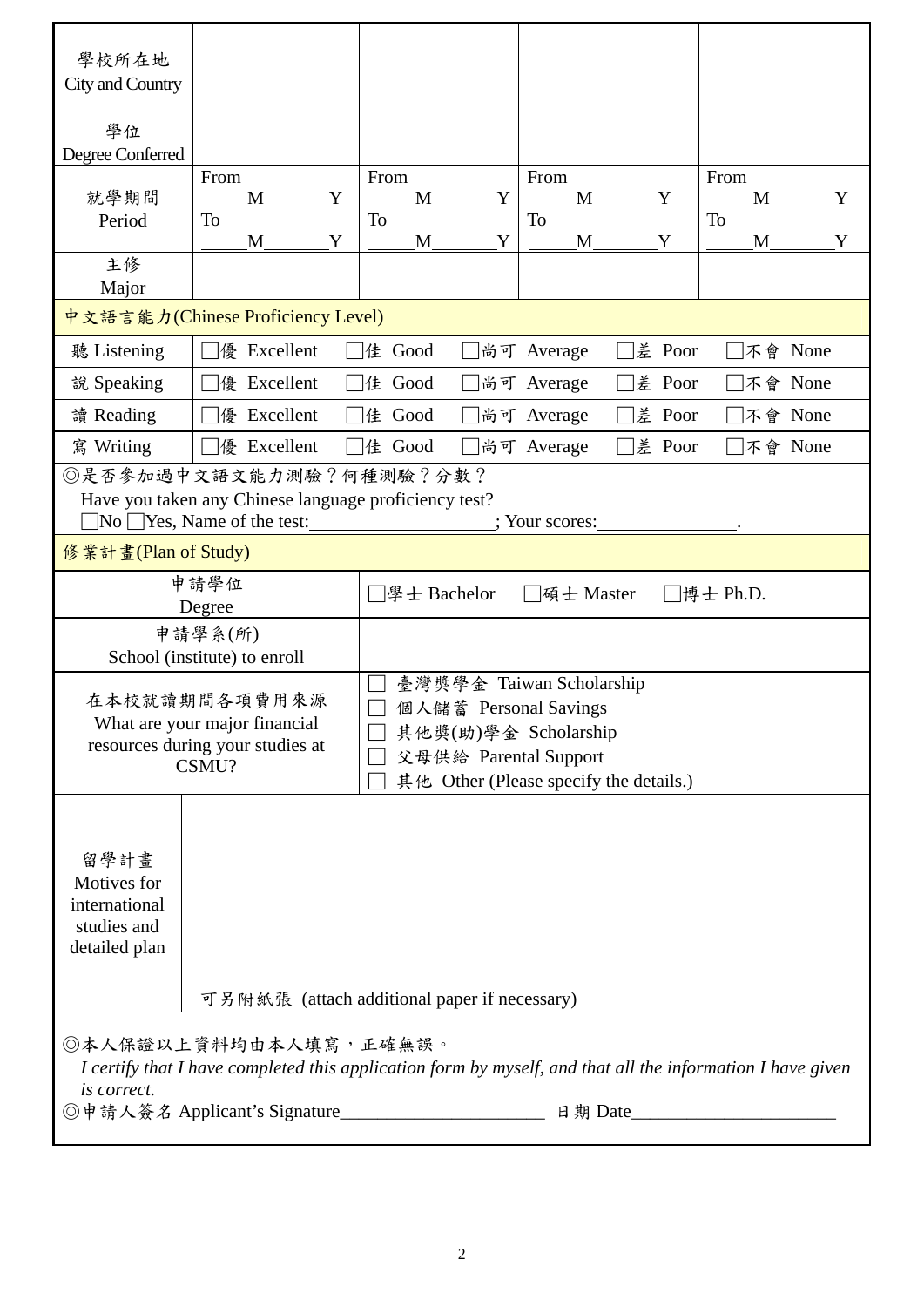#### 中山醫學大學九十八學年度外國學生入學申請具結書

#### **Chung Shan Medical University Academic Year 2009~2010 International Student Admission Application Pledge**

|                                 | International Student Admission Application Piedge                                                          |                           |  |
|---------------------------------|-------------------------------------------------------------------------------------------------------------|---------------------------|--|
| 報考系所別                           |                                                                                                             |                           |  |
| School/Institute of Application |                                                                                                             | <b>Application Number</b> |  |
| 姓名Full Name                     | 中文(in Chinese)                                                                                              | (For Official Use Only)   |  |
|                                 | 英文(in English)                                                                                              |                           |  |
|                                 | 一、本人保證未具僑生身分且不具中華民國國籍法第二條所稱中華民國國籍者,或已喪失中華民國                                                                 |                           |  |
| 國籍滿八年。                          |                                                                                                             |                           |  |
|                                 | I guarantee that I do not possess Overseas Chinese student status and do not have ROC nationality, as       |                           |  |
|                                 | defined in Article 2 of the Nationality Act, or that it has been eight full years since I relinquished      |                           |  |
| ROC nationality.                |                                                                                                             |                           |  |
|                                 | 二、本人未曾以「僑生回國就學及輔導辦法」進入中華民國國內之其他大學院校就讀。                                                                      |                           |  |
|                                 | I have not entered and attended any other college or university in Taiwan under the "Application"           |                           |  |
|                                 | Regulations for Overseas Chinese Students to Return to and Study in Taiwan."                                |                           |  |
| 三、本人保證不具香港或澳門或中華人民共和國國籍。        |                                                                                                             |                           |  |
|                                 | I guarantee that I do not hold Hong Kong, Macau, or the People's Republic of China nationality.             |                           |  |
|                                 | 四、本人所提供之所有相關資料(包括學歷、護照及其他相關文件之正本及其影本)均為合法有效之                                                                |                           |  |
|                                 | 文件,如有不符規定或變造之情事,經查屬實即取消入學資格,且不發給任何有關之學分證明。                                                                  |                           |  |
|                                 | All the materials I have provided (including originals and copies of school transcripts and/or              |                           |  |
|                                 | diplomas, passport, and other relevant documents) are legal and valid documents. If there are found         |                           |  |
|                                 | to be details that do not adhere to the regulations or are alterations, my qualification for admission to   |                           |  |
|                                 | CSMU will be immediately cancelled, and no relevant certification of academic credits will be               |                           |  |
| issued.                         |                                                                                                             |                           |  |
|                                 | 五、本人所提供之最高學歷證明(申請大學部者提出高中畢業證書、申請碩士班者提出大學畢業證                                                                 |                           |  |
|                                 | 書、申請博士班者提出碩士畢業證書),在畢業學校所在地國家均為合法有效取得畢業資格,                                                                   |                           |  |
|                                 | 並所持有之證件相當於中華民國國內之各級合法學校授予之相當學位,如有不實或不符規定或<br>變造之情事,經查屬實即取消入學資格,並註銷學籍,且不發給任何有關之學分證明或畢業證                      |                           |  |
| 書。                              |                                                                                                             |                           |  |
|                                 | The certification of the highest level of education attained that I have submitted (for bachelor's          |                           |  |
|                                 | degree program applicants, the high school diploma; for master's degree program applicants, the             |                           |  |
|                                 | bachelor's degree diploma; and for doctoral degree program applicants, the master's degree diploma)         |                           |  |
|                                 | is legal and valid in the school graduated from and in the country the school is in. The diploma            |                           |  |
|                                 | provided is [for a degree] equivalent to that which is awarded by certified schools in Taiwan. If there     |                           |  |
|                                 | are any details that are false, or that are not in accordance with regulations, or that are alterations, my |                           |  |
|                                 | qualification for admission will be cancelled, my student status revoked, and no relevant transcript or     |                           |  |
| diploma will be issued.         |                                                                                                             |                           |  |
|                                 | 六、本人未曾遭中華民國國內各大專院校退學。如違反此規定並經查證屬實者,取消其入學資格並                                                                 |                           |  |
| 註銷學籍。                           |                                                                                                             |                           |  |
|                                 | I have never been expelled from any university or college in the Republic of China. If I breach any of      |                           |  |